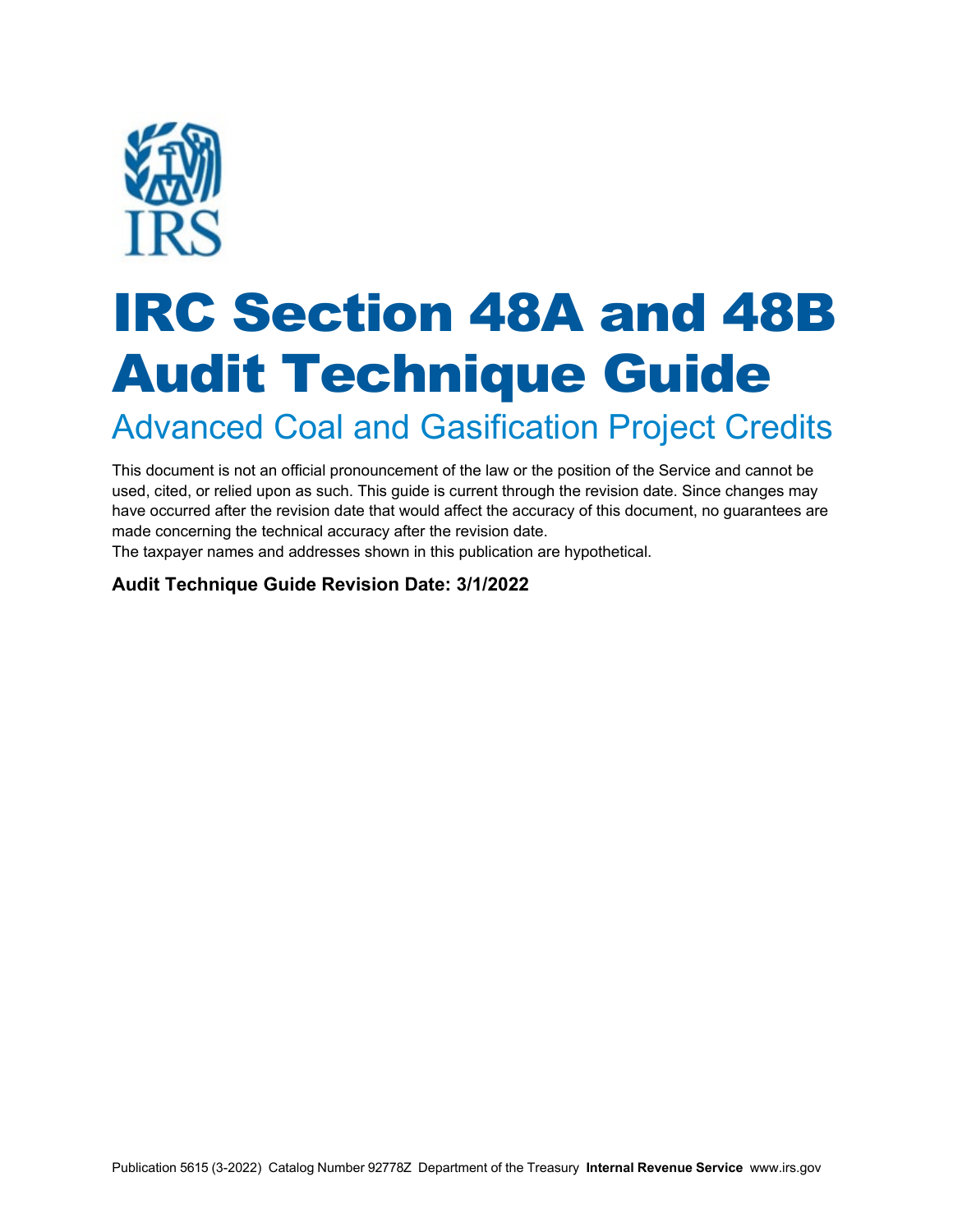# **Table of Contents**

| L.                                                                        |                                                                                     |    |
|---------------------------------------------------------------------------|-------------------------------------------------------------------------------------|----|
|                                                                           |                                                                                     |    |
|                                                                           |                                                                                     |    |
|                                                                           |                                                                                     |    |
|                                                                           |                                                                                     |    |
|                                                                           | 2. Qualified Investment Basis - Additional Guidance for IRC Section 48A 9           |    |
| II. .<br><b>Issues / Examination Techniques / Additional Information/</b> |                                                                                     |    |
|                                                                           |                                                                                     |    |
|                                                                           | 2. IRC Section 48A and 48B Closing Agreements Audit Techniques                      |    |
|                                                                           | 4. Section 48 Qualified Progress Expenditures Audit Technique Recommendations<br>18 |    |
|                                                                           | 6. At-Risk and Recapture Rules Audit Techniques Recommendations 21                  |    |
|                                                                           |                                                                                     |    |
|                                                                           | 5. Audit Technique Recommendations for both IRC Sections 48A and 48B  24            |    |
|                                                                           |                                                                                     |    |
|                                                                           |                                                                                     |    |
|                                                                           |                                                                                     | 27 |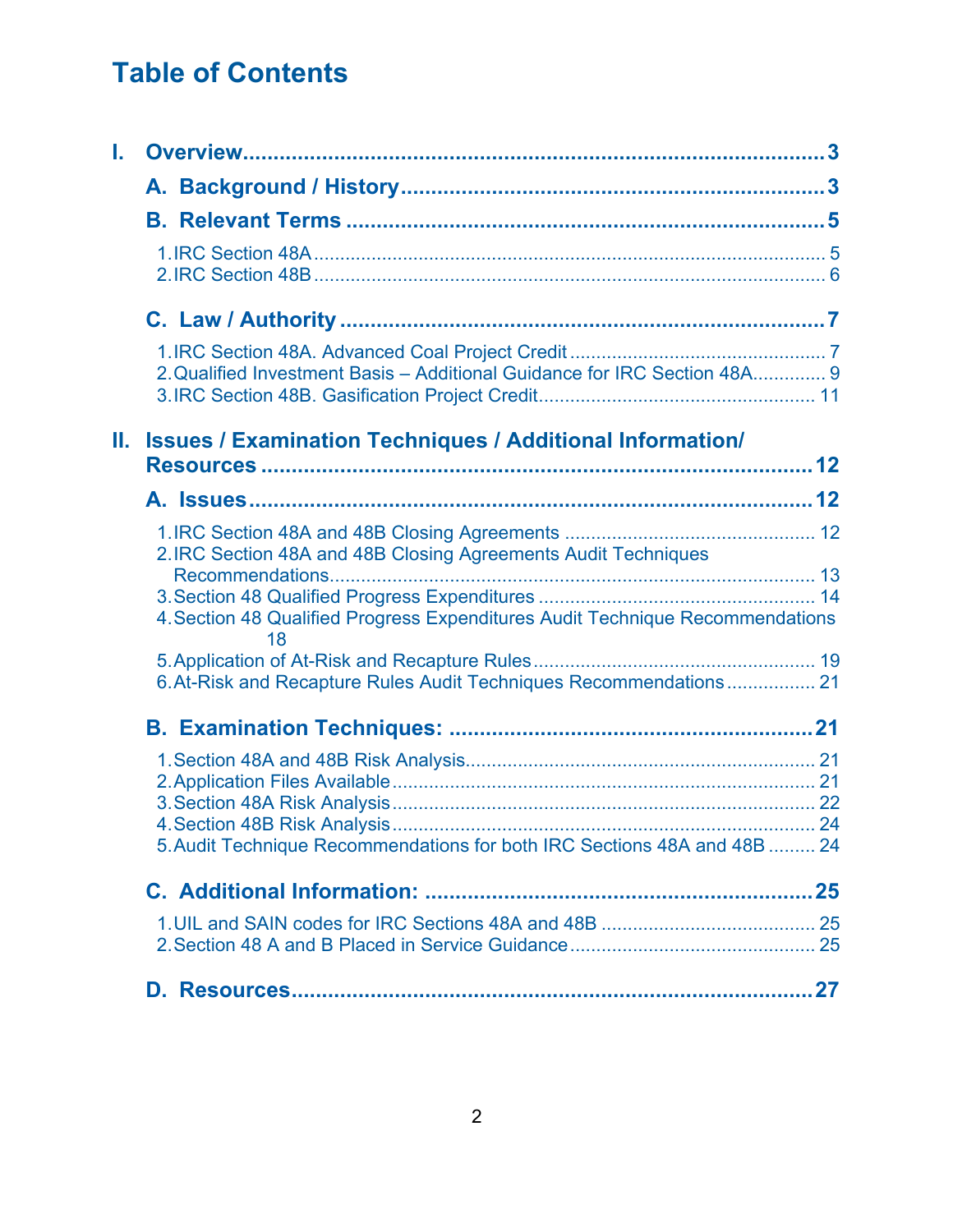## <span id="page-2-0"></span>**I. Overview**

# **A. Background / History**

- (1) IRC Section 46 provides that the amount of investment credit under IRC Section 38 for any taxable year is the sum of the credits listed in IRC Section 46. This includes, among others:
- (2) The qualifying advanced coal project credit, (IRC Section 48A) and
- (3) The qualifying gasification project credit, (IRC Section 48B).
- (4) The IRC Section 48A (See also IRC Section 48A(b)(1)) and 48B credits are determined by the qualified basis of these projects placed in service during the taxable year. (See also IRC 48B(b)(1))
- (5) To qualify for the credit, a qualifying advanced coal project under IRC Section 48A must be placed into service for tax purposes within five years from the date of the IRS issued project certification letter (SeeIRC 48A(d)(2)(E)), while an IRC Section 48B qualifying gasification project must be placed into service within seven years of the date of IRS award acceptance letter per the Notices listed in Table 1 below.
- (6) IRC Section 48A and IRC Section 48B each provide that taxpayer claims for the advanced coal project and gasification project credits are subject to a competitive application, certification, and allocation process. The statute provides that the IRS establishes and administers phased programs, with each phase consisting of one or more rounds. Qualification is based upon each taxpayer's qualified project application and a Department of Energy analysis that provides a project feasibility certification and ranks the application. The IRS then issues an acceptance letter to all IRC Section 48A and 48B "award winner" applicants. See IRCSections 48A(d), 48A(h), and 48B(d)(3)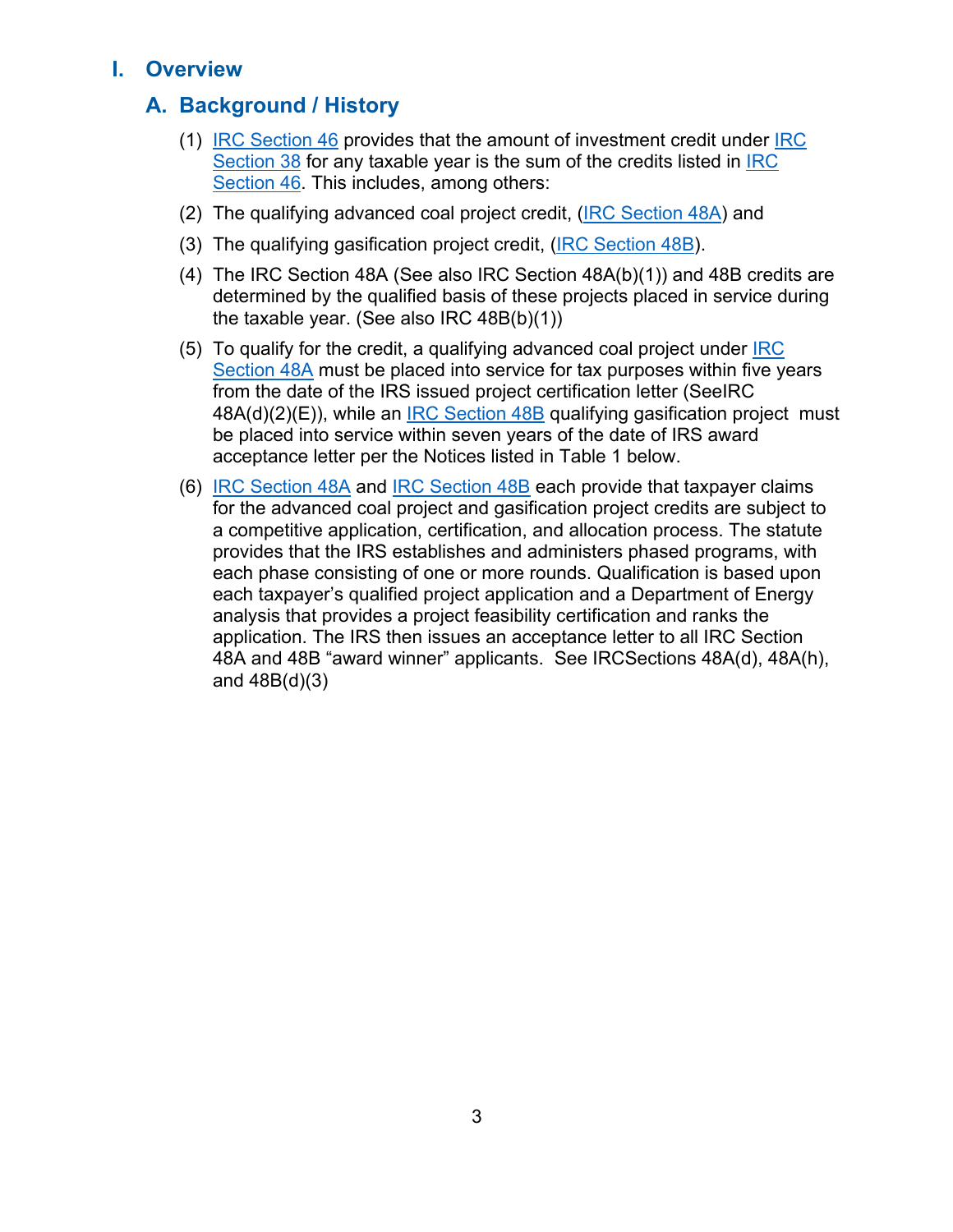(7) Each program's phases and rounds are summarized in the Table 1 below.

|           | <b>IRC Section 48A</b>                                                                                                                                                      | <b>IRC Section 48B</b>                                                                                       |
|-----------|-----------------------------------------------------------------------------------------------------------------------------------------------------------------------------|--------------------------------------------------------------------------------------------------------------|
| Phase I   | Round 1: 2006<br>(Notice 2006-24)<br>Round 2: 2007-2008<br>(Notice 2007-52)<br>Special Allocation Round: 2008<br>(Notice 2008-26)<br>Round 3: 2008-2009<br>(Notice 2008-96) | Round 1: 2006-2007<br>(Notice 2006-25)<br>Round 2: 2007-2008<br>(Notice 2007-53)                             |
| Phase II  | Round 1: 2009-2010<br>(Notice 2009-24)<br>Round 2: 2010-2011<br>(Announcement 2010-56)<br>Round 3: 2011-2012<br><b>Notice 2011-24 and</b><br>Announcement 2011-62)          | Round 1: 2009-2010<br>(Notice 2009-23)<br>Round 2: 2011-2012<br>(Notice 2011-24 and<br>Announcement 2011-62) |
| Phase III | Round 1: 2012-2013<br>(Notice 2012-51)<br>Round 2: 2015<br>(Notice 2015-14)<br>Round 3: 2020<br>(Notice 2020-88)                                                            | Round 1: 2015<br>(Notice 2014-81)                                                                            |

Table 1: IRC Sections 48A and 48B Program Summary<sup>1</sup>

- (8) IRC Section 48A and 48B credits are determined and reported on Form 3468 Part II as part of the Investment Credit.
- (9) Award winners must submit closing agreements in a format substantially similar to the closing agreements attached to the Notices issued (See Part II.A.1 of this guide). The IRS will execute proper closing agreements (that

<sup>1</sup> Table information for IRC Section 48A program phases and allocation rounds based on IRS Notices 2006-24, 2007-52, 2008-26, 2008-96, 2009-24, 2011-24, 2012-51, 2015-14 and 2020-88 and IRS Announcements 2010-56, 2011-62, 2013-02, 2013-43 and 2016-33. Table information for IRC Section 48B program phases and allocation rounds based on IRS Notices 2006-25, 2007-53, 2009-23, 2011-24, and 2014-81 and IRS Announcements 2010-56, 2016-34, and 2017-06.

After the Phase I Round 1, each notice updates and amplifies the procedures for the allocation of additional IRC Section 48A and 48B Phases and Rounds.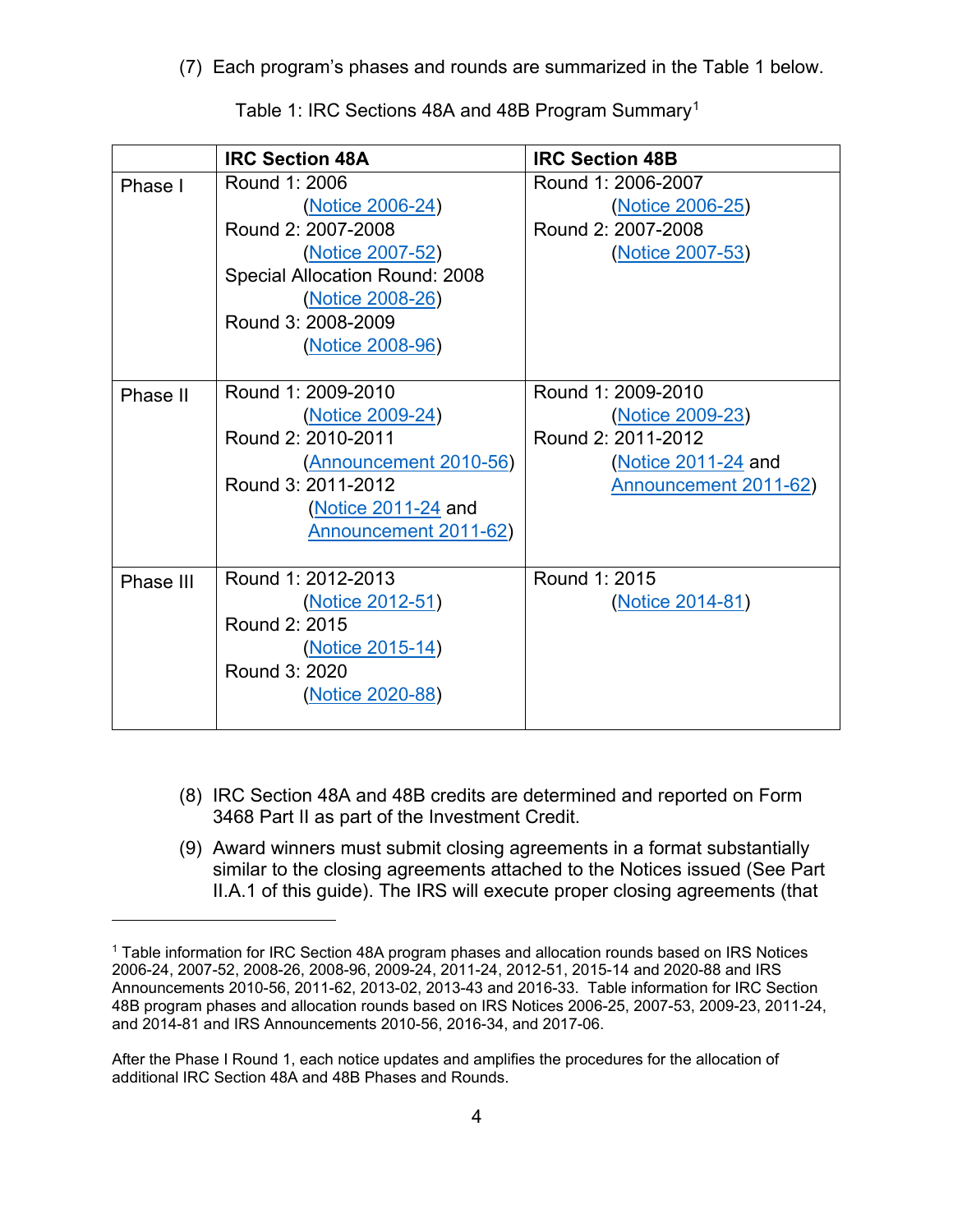<span id="page-4-0"></span>provide for recapture and forfeiture of credits) with award winners<sup>2</sup>. IRC Section 48A projects require an additional project certification letter from IRS that is distinct from the project feasibility certification provided by the Department of Energy (DOE). IRC Section 48A(d)(2)(D) states the taxpayer has two years from the application acceptance date to provide evidence showing the project meets the IRC Section 48A(e)(2) certification requirements some of which includes all Federal and State environmental authorizations needed to construct the project and a binding contract to purchase the main steam turbine(s), unless the project involves a retrofit , but could be contingent on receiving a certification from the Treasury Secretary.

#### **B. Relevant Terms**

#### **1. IRC Section 48A**

- (1) **Advanced coal-based generation technology**: a technology which uses integrated gasification combined cycle technology or, except as provided in IRC Section 48A(f)(3), has a design net heat rate of 8530 Btu/kWh (40 percent efficiency) and is designed to meet the performance requirements listed in IRC Section 48A(f)(1)(B).
- (2) **Coal**: anthracite, bituminous coal, subbituminous coal, lignite, and peat. See also IRC Section 48A(c)(4). Coal includes waste coal (that is, usable material that is a byproduct of the previous processing of anthracite, bituminous coal, subbituminous coal, lignite, or peat). Examples of waste coal include fine coal of any of the listed ranks, coal of any of the listed ranks obtained from a refuse bank or slurry dam, anthracite culm, bituminous gob, and lignite waste. See Notice 2012-51 Section 3.01.
- (3) **Electric generation unit**: any facility at least 50 percent of the total annual net output of which is electrical power, including an otherwise eligible facility which is used in an industrial application. See also IRC Section 48A(c)(6).
- (4) Eligible property: either
	- integrated gasification combined cycle (IGCC) project any property which is a part of that project and is necessary for the gasification of coal, including any coal handling and gas separation equipment, or
	- any other qualifying advanced coal project any property which is a part of that project. See IRC Section 48A(c)(3).

<sup>&</sup>lt;sup>2</sup> All reference, discussion and instruction relate to closing agreements or IRS issued Memorandum(s) of Understanding (MOU) as applicable. Beginning with the 2007 allocation round, the IRS issued MOUs regarding the taxpayer credit awards and project requirements. The MOUs effectively replace the closing agreements for this allocation round. Subsequent allocation rounds returned to the use of closing agreements.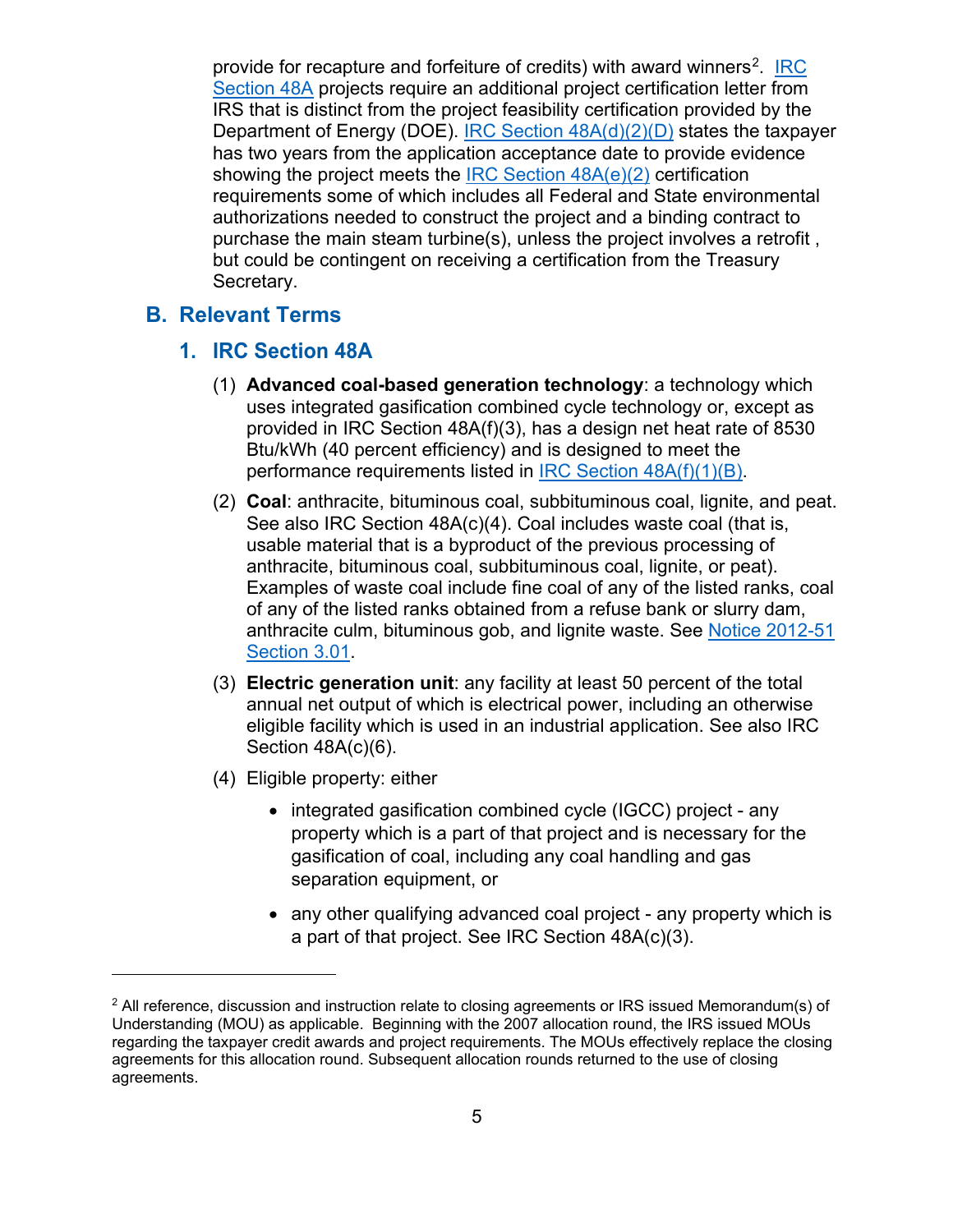- <span id="page-5-0"></span>(5) **Fuel Input**: the amount of fuel used during normal plant operations. The amounts of the fuel used are measured (i) in British thermal units (BTUs) on an energy input basis and (ii) pursuant to applicable standards prescribed by the American Society for Testing and Materials (ASTM). Only fuel used during normal plant operations is allowed for IRC Section 48A. Normal plant operations are operations other than during periods of initial plant certification, plant startup, plant shutdown, integrated gasifier shutdown for gasification system maintenance, or interruption of the coal supply to the project resulting from an event of force majeure (including an act of God, war, strike, or other similar event beyond the control of the taxpayer). See IRC Section 48A(e)(1)(b) and Notice 2012-51 Section 3.03.
- (6) **Greenhouse gas capture capability**: an integrated gasification combined cycle technology facility capable of adding components which can capture, separate on a long-term basis, isolate, remove, and sequester greenhouse gases which result from the generation of electricity. See IRC Section 48A(c)(5).
- (7) **Integrated gasification combined cycle**: an electric generation unit which produces electricity by converting coal to synthesis gas which is used to fuel a combined-cycle plant which produces electricity from both a combustion turbine (including a combustion turbine/fuel cell hybrid) and a steam turbine. See IRC section 48A(c)(7).
- (8) **Placed-in Service**: IRC Section 48A, property is placed in service in the taxable year in which the property is placed in a condition or state of readiness and availability for a specifically assigned function. The specifically assigned function for a qualifying advanced coal project is for that project to produce electricity from coal. See IRC Section 48A(b)(1).
- (9) **Qualifying advanced coal project**: a project which meets the minimum requirements of subsection (e) of IRC Section 48A. Refer to Part I.B. discussion for the list of **IRC Section 48A(e)** project minimum requirements.

#### **2. IRC Section 48B**

- (1) **Biomass**: any agricultural or plant waste, byproduct of wood or paper mill operations, including lignin in spent pulping liquors, and other products of forestry maintenance. The term "biomass" does not include paper which is commonly recycled. See IRC Section 48B(c)(4).
- (2) **Carbon capture capability**: a gasification plant design which is determined by the Secretary to reflect reasonable consideration for, and be capable of, accommodating the equipment likely to be necessary to capture carbon dioxide in the flue gas either for later use or for sequestration, from a project which uses a nonrenewable fuel. See IRC Section 48B(c)(5).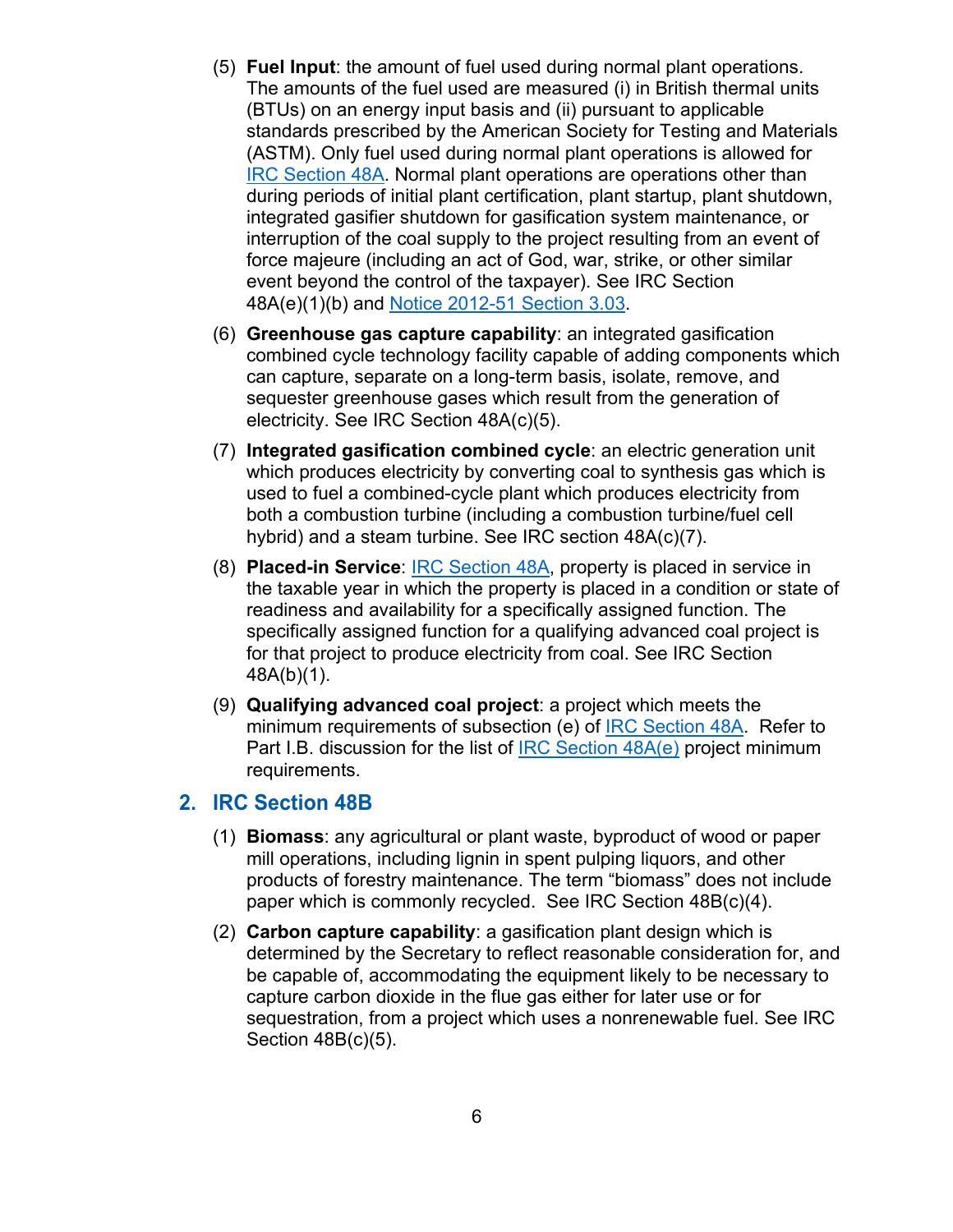- <span id="page-6-0"></span>(3) **Coal**: anthracite, bituminous coal, subbituminous coal, lignite, and peat. See IRC Section 48B(c)(6). Coal includes waste coal (that is, usable material that is a byproduct of the previous processing of anthracite, bituminous coal, subbituminous coal, lignite, or peat). Examples of waste coal include fine coal of any of the listed ranks, coal of any of the listed ranks obtained from a refuse bank or slurry dam, anthracite culm, bituminous gob, and lignite waste. See Notice 2014-81, Section 3.01.
- (4) **Eligible entity:** any person whose application for certification is principally intended for use in a domestic project which employs domestic gasification applications related to chemicals, fertilizers, glass, steel, petroleum residues, forest products, agriculture, including feedlots and dairy operations, and transportation grade liquid fuels. See IRC Section 48B(c)(7).
- (5) **Eligible property**: property that is necessary for the gasification technology in a qualifying gasification project. See IRC Section 48B(c)(3).
- (6) **Gasification technology**: any process which converts a solid or liquid product from coal, petroleum residue, biomass, or other materials which are recovered for their energy or feedstock value into a synthesis gas composed primarily of carbon monoxide and hydrogen for direct use or subsequent chemical or physical conversion. See IRC Section 48B(c)(2).
- (7) **Petroleum residue**: the carbonized product of high-boiling hydrocarbon fractions obtained in petroleum processing. See IRC Section 48B(c)(8).
- (8) **Qualifying gasification project**: any project which employs gasification technology, will be carried out by an eligible entity, and any portion of the qualified investment of which is certified under the qualifying gasification program as eligible for credit under this section in an amount (not to exceed \$600,000,000) determined by the Secretary. See IRC Section 48B(d)(1).

#### **C. Law / Authority**

#### **1. IRC Section 48A. Advanced Coal Project Credit**

- (1) IRC Section 48A(a) provides that the qualifying advanced coal project credit for any taxable year is an amount equal to the following:
- (2) Phase I credits of
	- 20 percent of the qualified investment for that taxable year in the case of any qualifying advanced coal project using an integrated gasification combined cycle (IGCC), and
	- 15 percent of the qualified investment for that taxable year in the case of any other qualifying advanced coal project
- (3) Phase II and Phase III credits of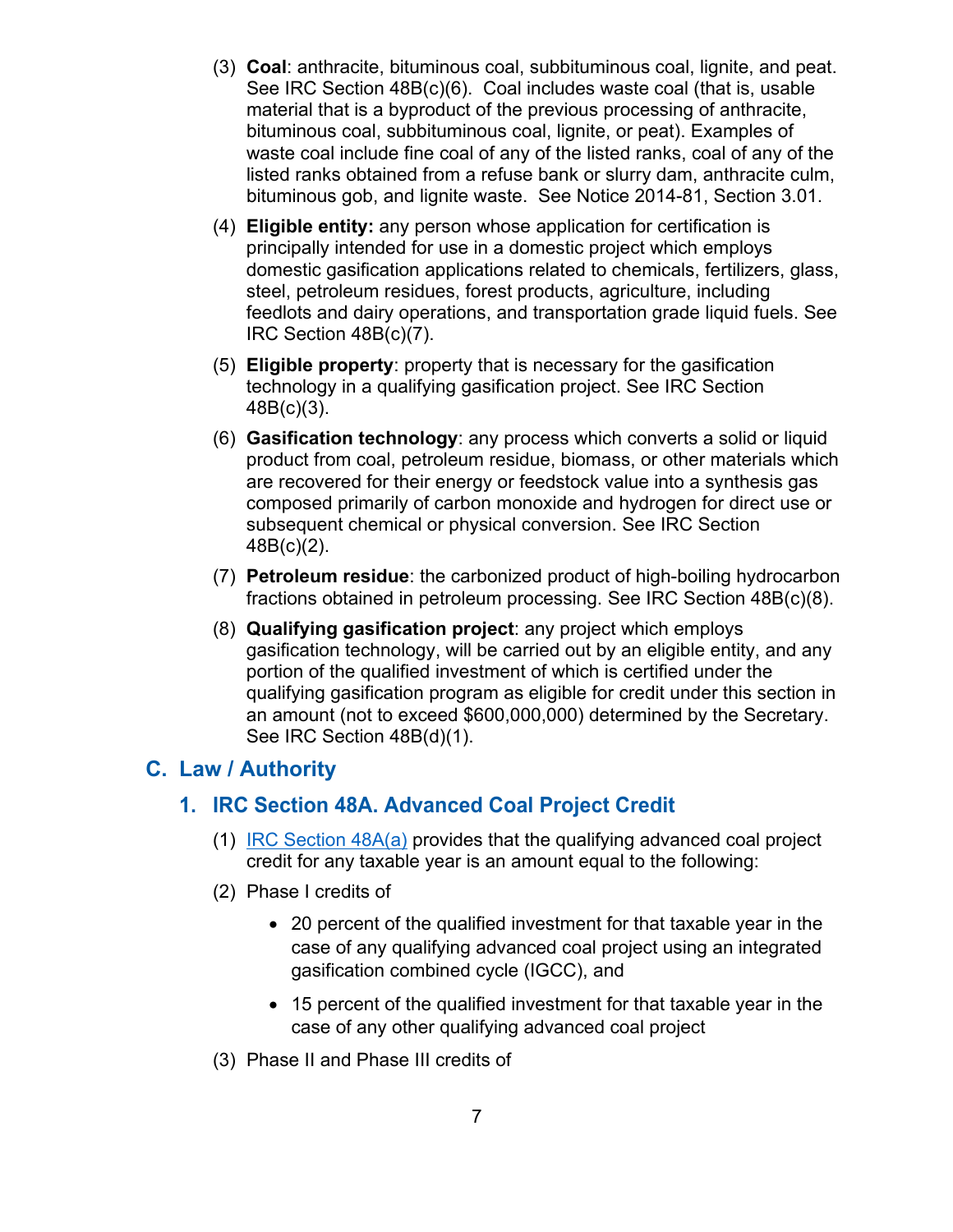- 30 percent of the qualified investment for that taxable year in the case of any qualifying advanced coal project (IGCC or non-IGCC)
- (4) The total amount of **IRC** Section 48A project credit available for award was \$2.55 billion. Phase I of the program included \$1.3 billion, of which \$800 million was allocated to IGCC projects and \$500 million was allocated to other advanced coal projects. Phases II and III provided an additional \$1.25 billion allocated to any qualifying advanced coal projects. See IRS Notice 2009-24, IRS Notice 2012-51, IRC Section 48A(d).
- (5) IRC Section 48A(b) states that "qualified investment" is based on eligible property which
	- the taxpayer constructed, reconstructed, or erected, orthe taxpayer acquired and whose original use started with the taxpayer, and
	- is subject to depreciation or amortization in lieu of depreciation
- (6) IRC Section 48A(b) also authorizes application of the progress expenditure rules in IRC Section 46. See also Treasury Regulation Section 1.46-5.
- (7) IRC Section  $48A(d)(2)(E)$  states a taxpayer has 5 years from the IRS certification date to place a qualifying advanced coal project in service. If the project is not placed within that period, the certification is no longer valid.
- (8) IRC Section 48A(e) provides the following list of minimum requirements for a qualifying advanced coal project:
	- the project uses an advanced coal-based generation technology to power a new electric generation unit or to retrofit or repower an existing electric generation unit (including an existing natural gasfired combined cycle unit);
	- the fuel input for the project, when completed, is at least 75 percent coal;
	- the project, consisting of one or more electric generation units at one site, will have a total nameplate generating capacity of at least 400 megawatts;
	- the applicant provides evidence that a majority of the output of the project is reasonably expected to be acquired or utilized;
	- the applicant provides evidence of ownership or control of a site of sufficient size to allow the proposed project to be constructed and to operate on a long-term basis;
	- the project will be located in the United States; and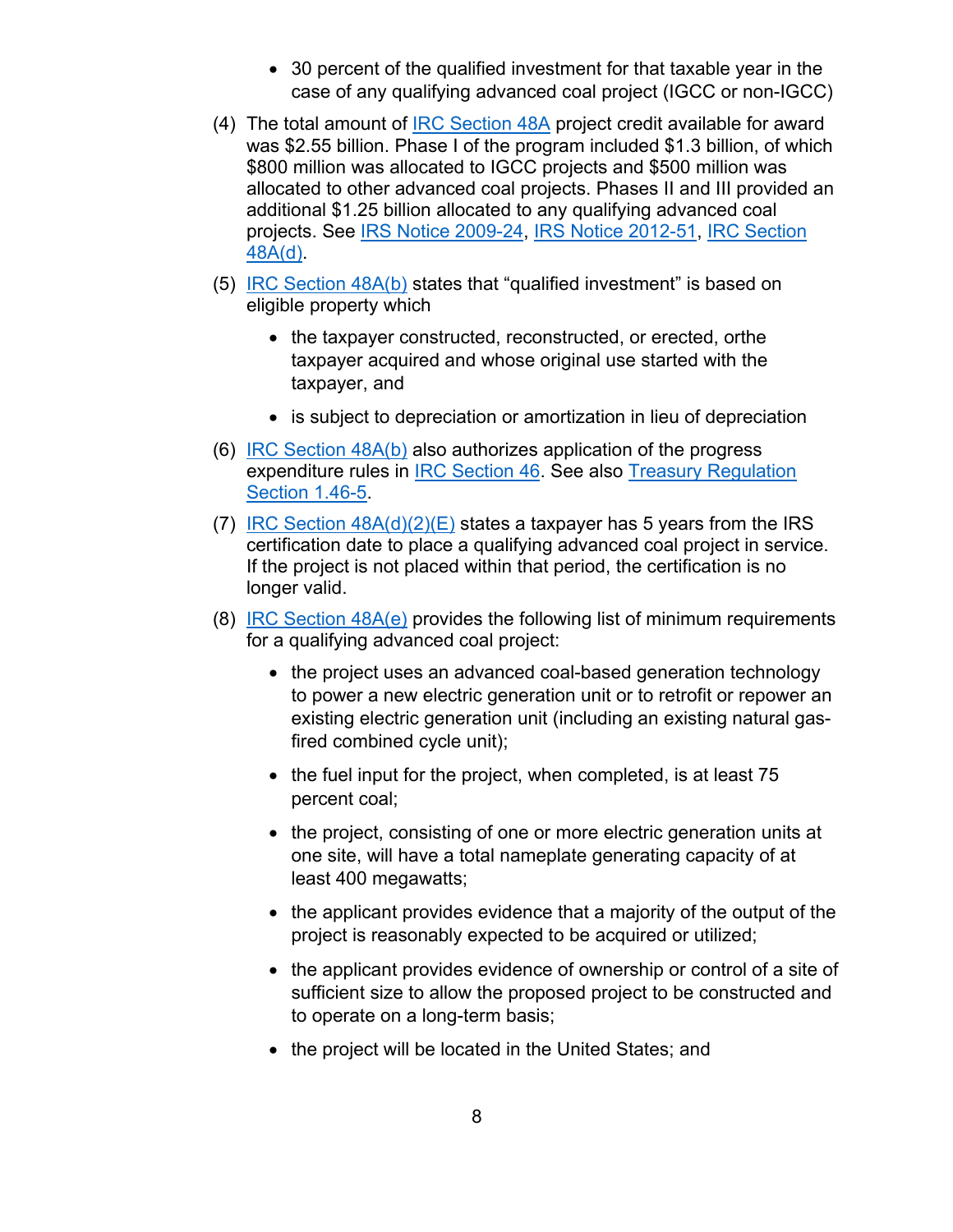- <span id="page-8-0"></span>• for any Phase II and III applications, the project includes equipment which separates and sequesters at least 65 percent (70 percent in the case of an application for reallocated credits under subsection (d)(4)) of such project's total carbon dioxide emissions.
- (9) IRC Section 48A(e) also requires that, prior to IRS certification, the applicant receive all Federal and State environmental authorizations or reviews necessary to commence construction of the project and, except in the case of a retrofit or repower of an existing electric generation unit, purchase or enter into a binding contract for the purchase of the main steam turbine or turbines for the project (the contract may be contingent upon receipt of IRS certification).
- (10)IRC Section 48A(i) authorizes the IRS to require recapture of credits for Phase II and III projects that fail to meet or maintain the 65 percent (or 70 percent, as applicable) carbon dioxide emissions separation and sequestration requirement.

# **2. Qualified Investment Basis – Additional Guidance for IRC Section 48A**

- (1) In a generic legal advice memorandum (GLAM), GLAM-2008-004, the Service provided additional guidance for determining eligible investment property for advanced coal project credits under **IRC Section 48A.** The GLAM should not be cited as precedent.
- (2) The advice memorandum set forth the following four conclusions related to qualified property.
	- For qualifying advanced coal projects using an integrated gasification combined cycle (IGCC), the "eligible property" under IRC Section  $48A(c)(3)(A)$  means any property that is a part of the qualifying project and is necessary for the gasification of coal.
	- For qualified advanced coal projects using advanced coal technologies other than IGCC, the "eligible property" under IRC Section  $48A(c)(3)(B)$  means any eligible property that is a part of the qualifying project. The eligible property includes steam turbines, generators, foundations for generators, foundations for the power trains, silos for storage of coal, blending facilities for coal, control boards for the plant, assets necessary for steam generation, and assets necessary for emission control.
	- The amounts incurred in the qualifying advanced coal project generally must be capitalized under **IRC Section 263 based on** costs incurred under IRC Section 263A. The final regulations under IRC Section 263 concerning the treatment of tangible assets were published on September 19, 2013 (see T.D. 9636; 78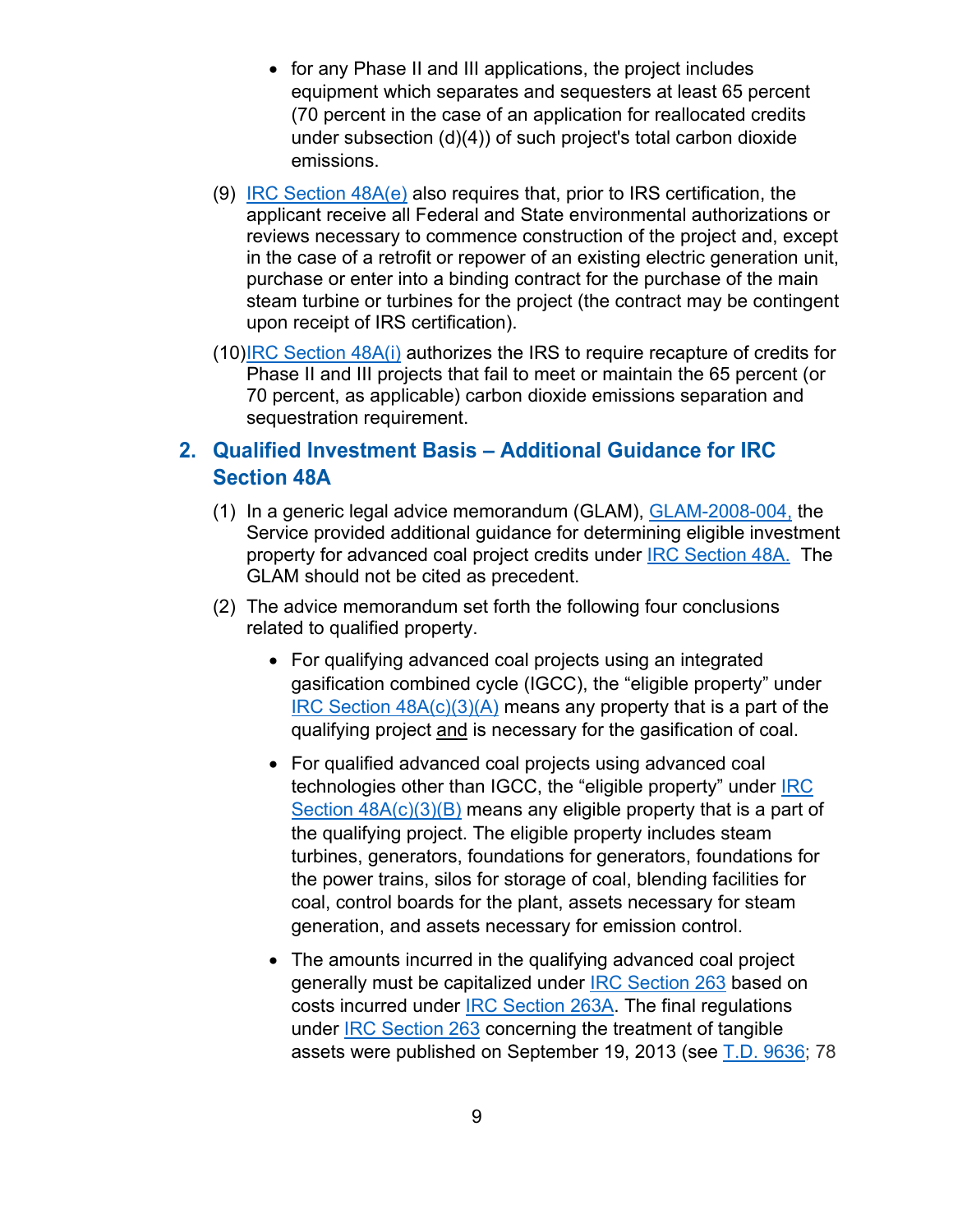FR 57685) and July 21, 2014 amendments to correct the final regulations (see 79 FR 42189).

- The qualified progress expenditures provisions of former IRC Section 46(d) in effect on the day before the enactment of the Revenue Reconciliation Act of 1990 only apply to expenditures that are for eligible property. Thus, to the extent an expenditure is for an item of eligible property or for a cost that is capitalized into the basis of eligible property under IRC Section 263 and IRC Section 263A, the expenditure qualifies for treatment as a qualified progress expenditure if the conditions of former IRC Section 46(d) are met. The amounts treated as a qualified progress expenditure in a particular year are described in former IRC Section 46(d)(3)(A), in the case of self-constructed property, and in former IRC Section 46(d)(3)(B), in the case of non selfconstructed property.
- (3) For IGCC projects, only the property (including any coal handling and gas separation equipment) that is a part of qualifying IGCC project and that is necessary for the gasification of coal is eligible property. Therefore, any property that is used in the qualifying IGCC project after the gasification of coal is completed is not an eligible property. Furthermore, any property that is used prior to the completion of the coal gasification must be necessary for the gasification in order to be an eligible property.
- (4) Accordingly, the assets that are necessary for the gasification train (including any necessary gas separation equipment to clean, and to separate out components of, the synthesis gas prior to combustion of the gas in the gas turbine) are part of qualifying IGCC project. These assets are eligible property. The blending facilities for coal and the silos for storage of coal may qualify as eligible property but only to the extent that such blending and storing of coal at the project site are necessary for the gasification of coal.
- (5) Any transportation facilities that are used to transport the coal to the project site from another location are neither part of the project nor necessary for the gasification of coal. Therefore, such transportation facilities are not eligible properties. However, the coal handling facilities directly necessary for the IGCC projects such as facilities for feeding coal into the gasifier may qualify as eligible property.
- (6) Other properties such as the steam turbine and generators that are part of the qualifying IGCC project do not qualify as eligible properties because they are not necessary to the gasification of coal. The transmission lines also are not eligible properties because they are not part of a qualifying advanced coal project, as explained further below.
- (7) For advanced coal projects other than IGCC, the statute provides a broader definition of eligible property. Under IRC Section 48A(c)(3)(B),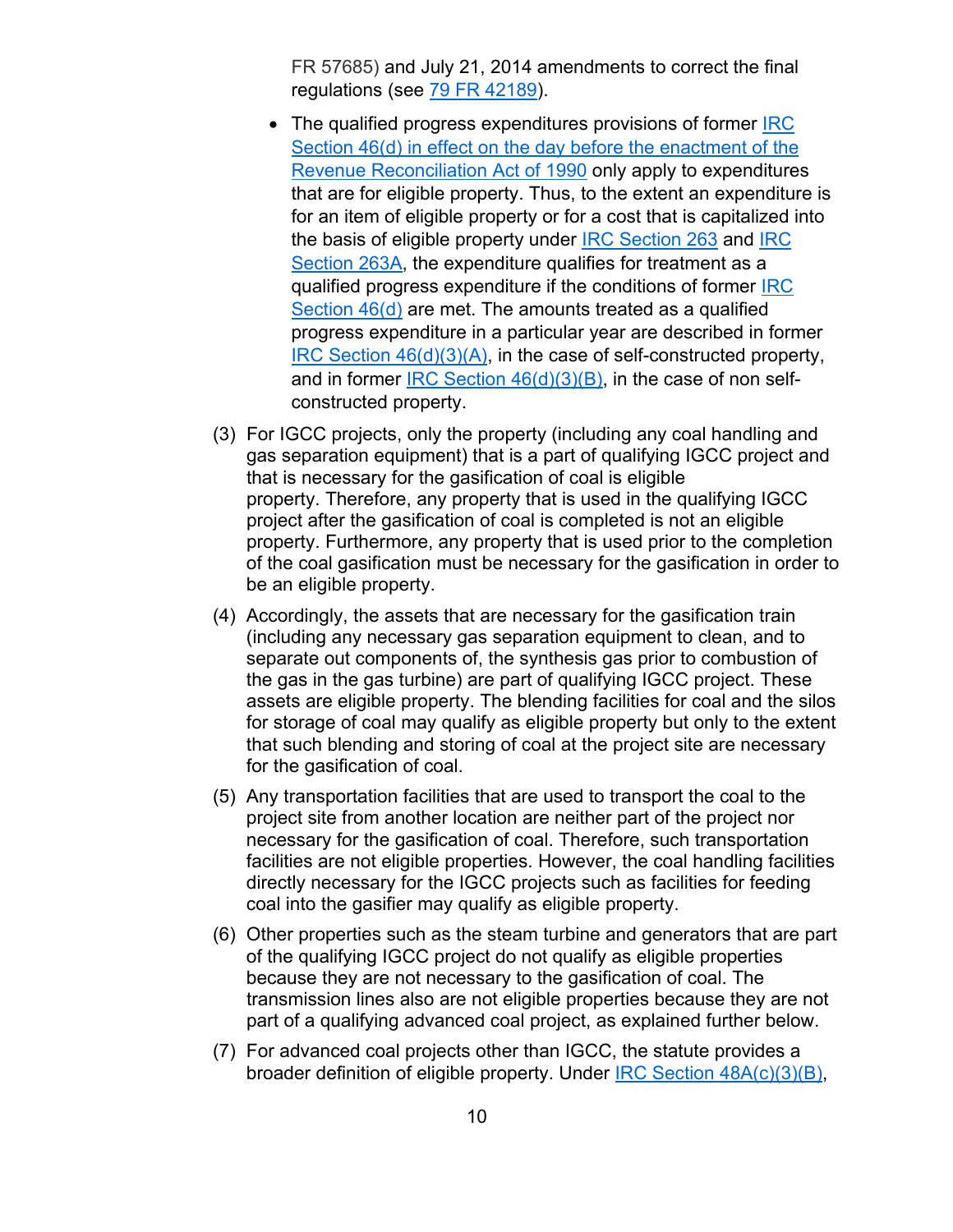<span id="page-10-0"></span>the eligible property is any property that is a part of qualifying advanced coal project. IRC Section  $48A(c)(1)$  defines the term "qualifying" advanced coal project" as a project that meets the requirements of IRC Section 48A(e). IRC Section 48A(e)(1)(C) describes a qualifying project as consisting of one or more electric generation units. Under **IRC** Section  $48A(e)(1)(D)$ , the applicant must provide evidence that a majority of the output of the project is reasonably expected to be acquired or utilized. Thus, the qualifying project is the project for the production of electricity. The qualifying project does not encompass the transmission of the electricity produced by the project. Therefore, any property used beyond the generation of electricity is not eligible property for purposes of IRC Section 48A(c)(3). For example, transmission lines and rights of way or easements for transmission lines are not eligible property.

- (8) Any transportation facilities that are used to transport the coal to the project site from another location are not eligible properties because transporting coal to the project site is not part of a qualifying project. However, any part of the transportation facilities that is used directly to meet the requirements of IRC Section  $48A(e)$  may qualify as eligible property.
- (9) Consequently, the eligible property for other than IGCC projects includes:
	- Steam turbine
	- Generators and foundations for generators
	- Foundations for the power train
	- Assets that are necessary for the power train
	- Silos for storage of coal
	- Blending facilities for coal
	- Control panels related to the qualified project
	- Assets necessary for steam generation
	- Assets necessary for emission control

#### **3. IRC Section 48B. Gasification Project Credit**

- (1) IRC Section 48B(a) provides that the qualifying gasification project credit for any taxable year is an amount equal to the following:
	- 20 percent of the qualified investment for that taxable year in the case of any qualifying gasification project, and
	- 30 percent of the qualified investment for the taxable year in the case of any qualifying gasification project that includes equipment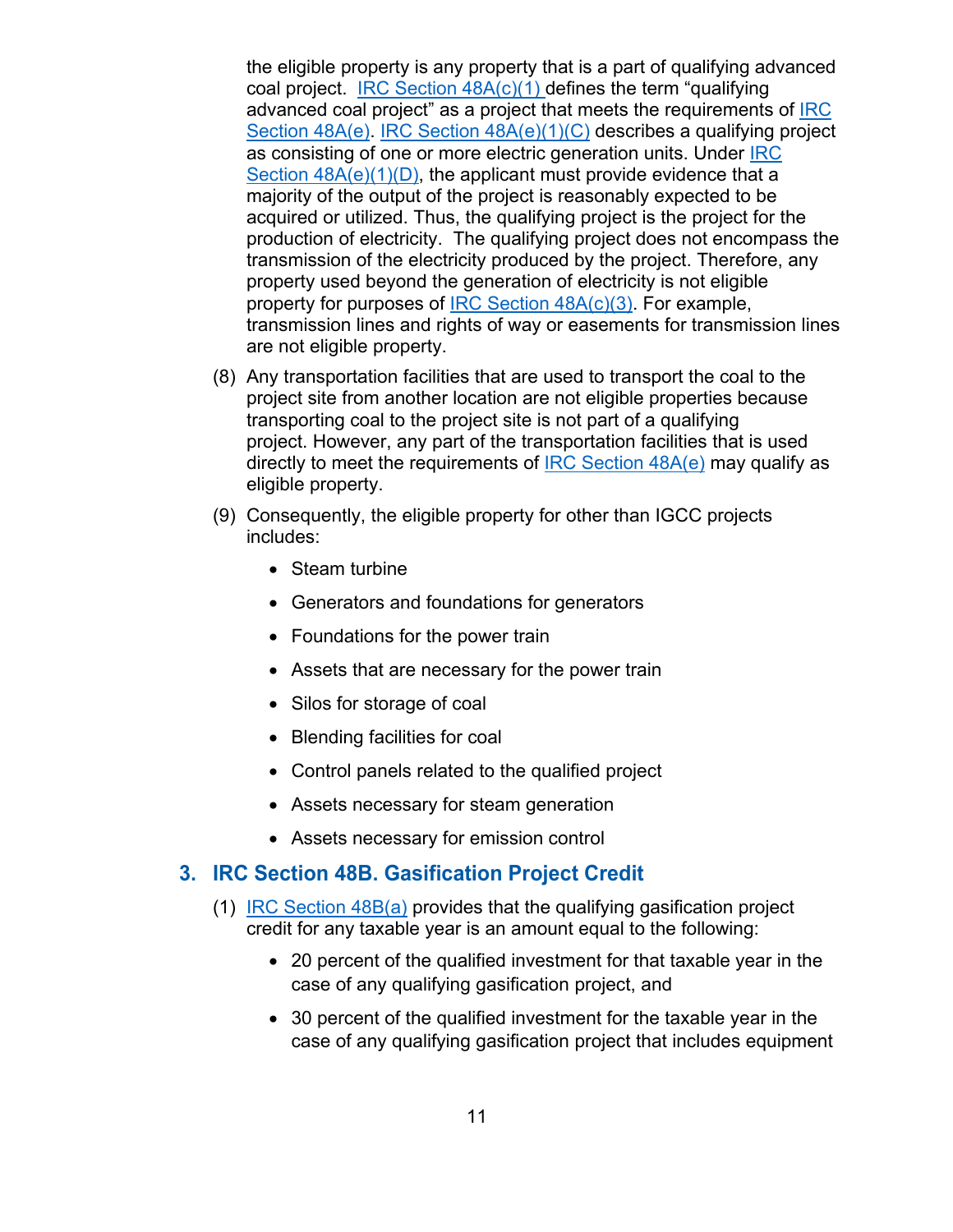which separates and sequesters at least 75 percent of such project's total carbon dioxide emissions.

- <span id="page-11-0"></span>(2) The total amount of the **IRC Section 48B** gasification project credit available for award is \$600 million. Phase I of the program began with \$350 million to fund the 20 percent credit from 2006 to 2008. Phase II later added an additional \$250 million to fund the 30 percent credit in 2009. Phase III made Phase I credits that were forfeited available for reallocation in 2015. See **IRC Section 48B(d)(1)** and Table 1 for the Notices.
- (3) IRC Section 48B(b) states that "qualified investment" is based on eligible property which
	- the taxpayer constructed, reconstructed, or erected, or
	- the taxpayer acquired and whose original use started with the taxpayer, and
	- is subject to depreciation or amortization in lieu of depreciation
- (4) IRC Section 48B(b) also authorizes application of the progress expenditure rules in IRC Section 46.
- (5) Section 4 of the IRC Section 48B Notices listed in Table 1 above provide that a taxpayer has seven years from the date of the IRS letter of acceptance and certification of application to place a qualifying gasification project in service. If the project is not placed within that period, the certification is no longer valid.
- (6) IRC Section 48B(e) states that no gasification project credit will be allowed for any project for which the advanced coal project credit is allowed.
- (7) IRC Section 48B(f) authorizes the IRS to require recapture of credits for Phase II and III projects that fail to meet or maintain the 75 percent carbon dioxide emissions separation and sequestration requirement.

# **II. Issues / Examination Techniques / Additional Information/ Resources**

#### **A. Issues**

#### **1. IRC Section 48A and 48B Closing Agreements**

(1) Each IRC Section 48A and 48B credit award winner is required to execute a closing agreement with the Service. The closing agreement applies only to the accepted taxpayer. See the applicable Notice listed in Table 1 above; for example, Notice 2012-51, Notice 2015-14.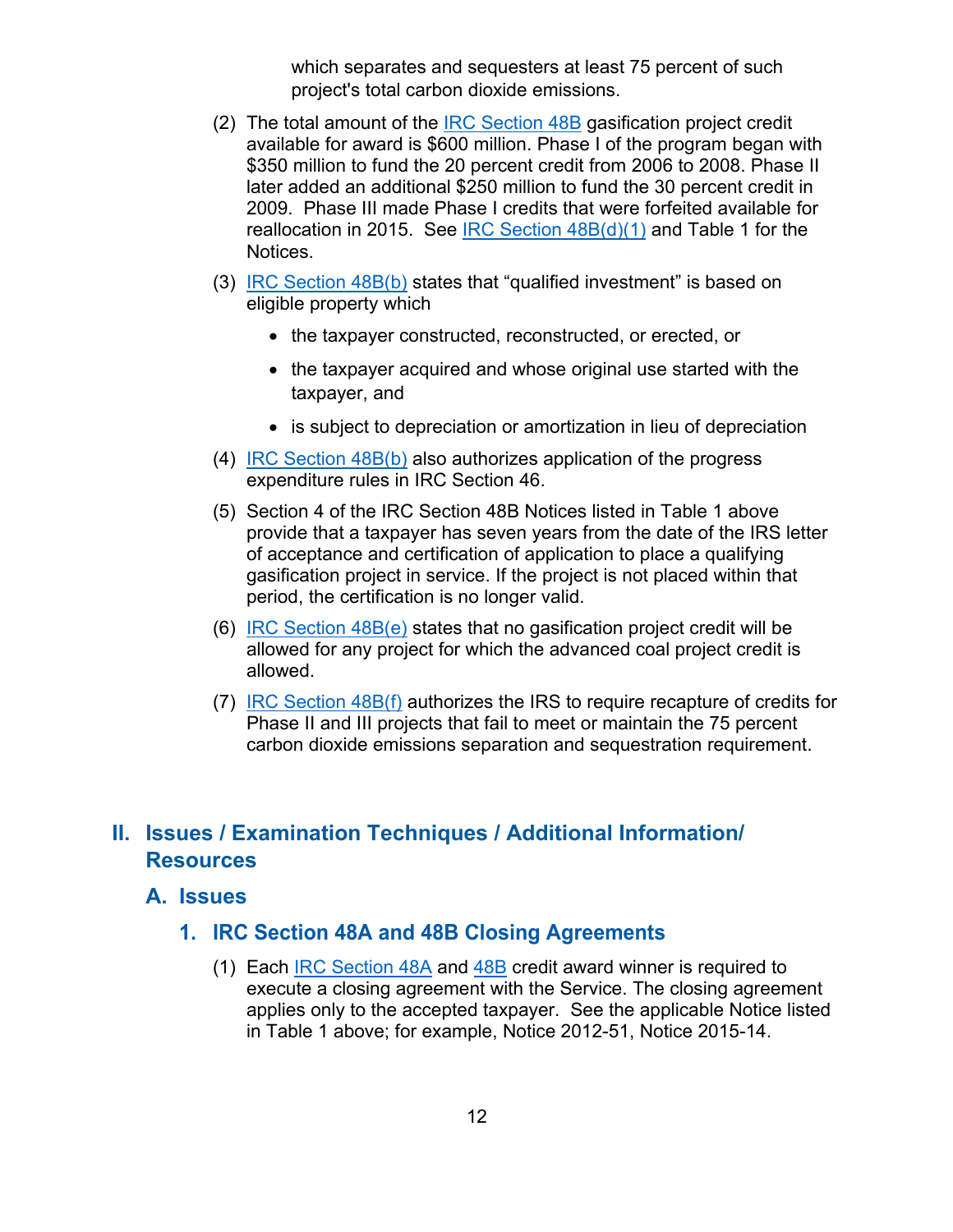- <span id="page-12-0"></span>(2) In accordance with Notice 2012-51 for IRC Section 48A and Notice 2014-81 for IRC Section 48B, the taxpayer must notify the Service within 90 days of the acquisition of the project by any other person (a successor in interest). A successor in interest that plans to claim the IRC Section 48A or 48B credit allocated to the project must request permission to execute a new agreement with the Service. If the request is granted, the new agreement must be executed no later than the due date (including extensions) of the successor in interest's Federal income tax return for the taxable year in which the transfer occurs. If the successor in interest does not execute a new agreement, the following rules apply:
	- In the case of an interest acquired at or before the time the advanced coal or qualifying gasification project is placed in service, any credit allocated to the project will be fully forfeited (and rules similar to the recapture rules of IRC Section  $50(a)$  apply with respect to qualified progress expenditures); and
	- In the case of an interest acquired after the advanced coal or qualifying gasification project is placed in service, the project ceases to be investment credit property and the recapture rules of IRC Section 50(a) (and similar rules with respect to qualified progress expenditures) apply.
- (3) IRC Section 48A(h) gives the Secretary the authority to modify certification awards and closing agreements related to IRC Section 48A and 48B credits. Examiners should be aware that any closing agreements entered into during the allocation process are subject to modification pursuant to the following conditions: (i) is consistent with the objectives of such Section, (ii) is requested by the recipient, and (iii) involves moving the project site to improve the potential to capture and sequester CO2 emissions, reduce costs of transporting feedstock, and serve a broader customer base. The Secretary will not agree to a project site change if the dollar amount of tax credits available to the taxpayer under these Sections would increase as a result of the modification or such modification would result in such project not being originally certified. In addition, the Secretary is required to consult with other relevant Federal agencies, including the Department of Energy, in considering any modification under IRC Section 48A(h).

#### **2. IRC Section 48A and 48B Closing Agreements Audit Techniques and Recommendations**

- (1) Request and review a copy of the executed closing agreement.
- (2) Ensure any successor in interest (if any) has executed a new closing agreement.
- (3) Audit the closing agreement: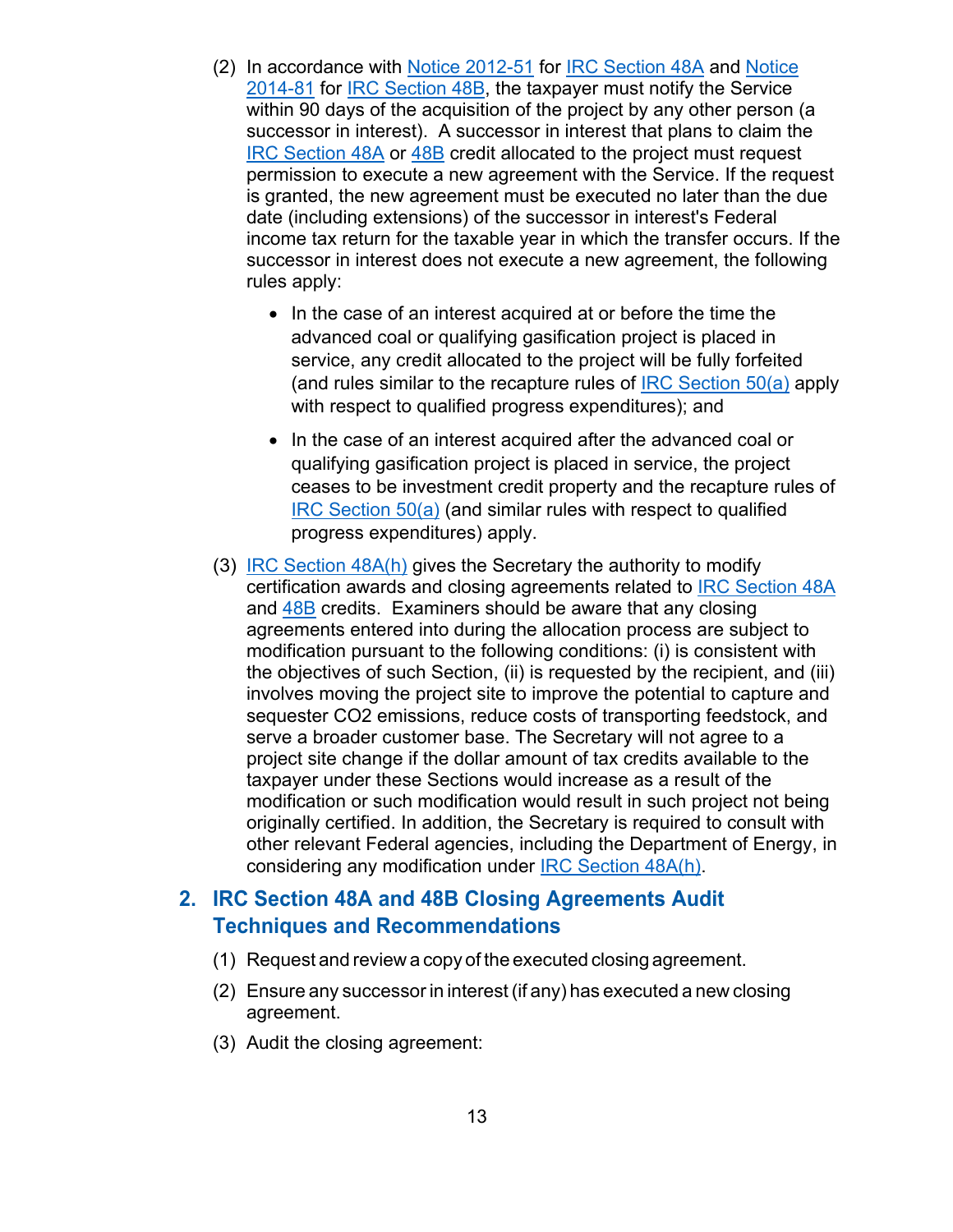- <span id="page-13-0"></span>• Each closing agreement will have numerous determinations, agreements and performance requirement items. These closing agreement items will have specific requirements such as placed in service dates, emission, fuel input, name plate and design capacity, and carbon capture requirements, etc. A recapture event under IRC Section 50(a) will be triggered if these requirements are not met. Alternatively, there may be a proportional reduction to the allocated credit amount.
- Applicable items of the closing agreement should be reviewed and checked for compliance. Because of the long timeframes for project construction, not all items of the closing agreement will be applicable to the current audit. For example, each IRC Section 48A closing agreement will have a certification requirement under IRC Section 48A(e)(2) and a beginning date that starts the certification period. Examiners should ensure that if the certification deadline has passed, a certification letter was issued by the Service. In contrast, emission and performance requirements referenced in a closing agreement for a facility not yet placed in service would not be an applicable item for the current audit.

#### **3. Section 48 Qualified Progress Expenditures**

- (1) IRC Section  $48A(b)(3)$  and  $48B(b)(3)$  provide that rules similar to the rules of former IRC Sections 46(c)(4) and (d) to claim the investment credit on qualified progress expenditures made by a taxpayer during the taxable year for the construction of progress expenditure property (as defined in former IRC Section 46(d)(2)) apply for purposes of these sections.
- (2) To claim the IRC Section 48A or IRC Section 48B project credit on qualified progress expenditures paid or incurred by a taxpayer during the taxable year for construction of a qualifying advanced coal or gasification project, the taxpayer must make an election under the rules in Treasury Regulation Section 1.46-5(o). A taxpayer may not make the qualified progress expenditures election until the taxpayer has received an acceptance letter for the project.
- (3) Election in General
	- Treasury Regulation Section 1.46-5(o)(1) provides in part that the election under former IRC Section 46(d)(6) in effect on the day before the enactment of the Revenue Reconciliation Act of 1990 to increase qualified investment by qualified progress expenditures may be made for any taxable year ending after December 31, 1974. Except as provided in paragraph (o)(2) of this section, the election is effective for the first taxable year for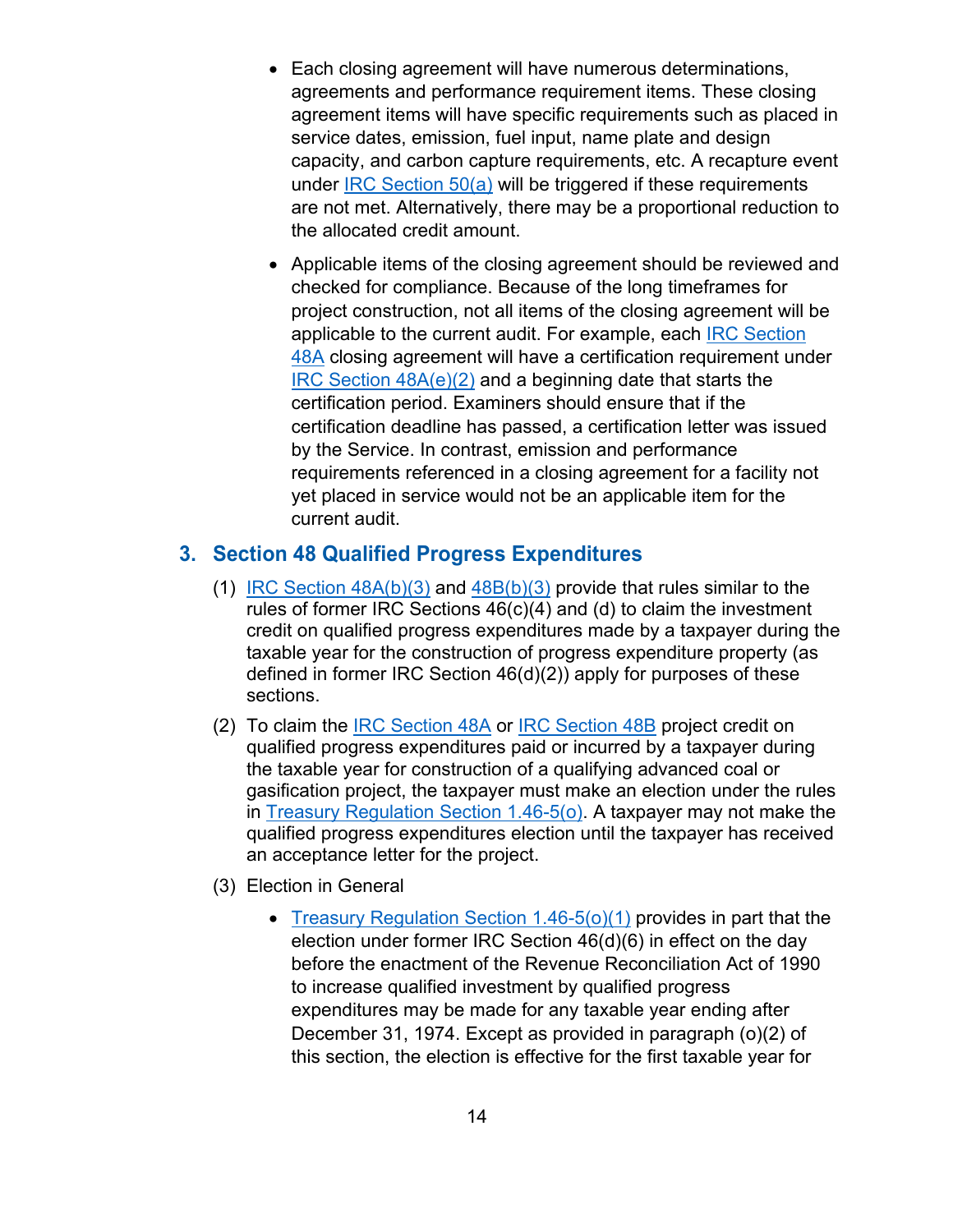which it is made and for all taxable years thereafter unless it is revoked with the consent of the Commissioner. Except as provided in paragraphs (o)(2) and (3) of this section, the election applies to all qualified progress expenditures made by the taxpayer during the taxable year for construction of any progress expenditure property. Thus, the taxpayer may not make the election for one item of progress expenditure property and not for other items. If progress expenditure property is being constructed by or for a partnership, S corporation (as defined in IRC Section 1361(a)), trust, or estate, an election under (former) IRC Section 46(d)(6) must be made separately by each partner or shareholder, or each beneficiary if the beneficiary, in determining his tax liability, would be allowed investment credit under section 38 for property subject to the election.

- (4) Time and Manner of Election
	- Treasury Regulation Section 1.46-5(o)(2) provides in part that an election under (former) section 46(d)(6) must be made on Form 3468 and filed with the original income tax return for the first taxable year ending after December 31, 1974 to which the election will apply. The election is made by claiming the energy credit on Form 3468 and attaching the election to a timely filed income tax return for the tax year that the property is placed in service. In addition, the election may not be made on an amended return filed after the time prescribed for filing the original return (including extensions) for that taxable year.
- (5) Qualified Progress Expenditures Defined
	- For purposes of Treasury Regulation Section 1.46-5, qualified progress expenditures are defined as the sum of qualified progress expenditures for self-constructed property, plus qualified progress expenditures for non-self-constructed property. Only amounts includible in the basis of new investment tax credit property may be considered as qualified progress expenditures. See Treasury Regulation Section 1.46-5(g)(1).
	- Treasury Regulation Section 1.46-5(h)(1), provides that qualified progress expenditures for self-constructed property are amounts properly chargeable to capital account and are properly includible in computing basis. Qualified progress expenditures for selfconstructed property include both direct costs (e.g., labor, material, parts) and indirect costs (e.g., overhead, insurance) associated with construction of property.
	- Treasury Regulation Section 1.46-5(j)(1), provides that qualified progress expenditures for non-self-constructed property are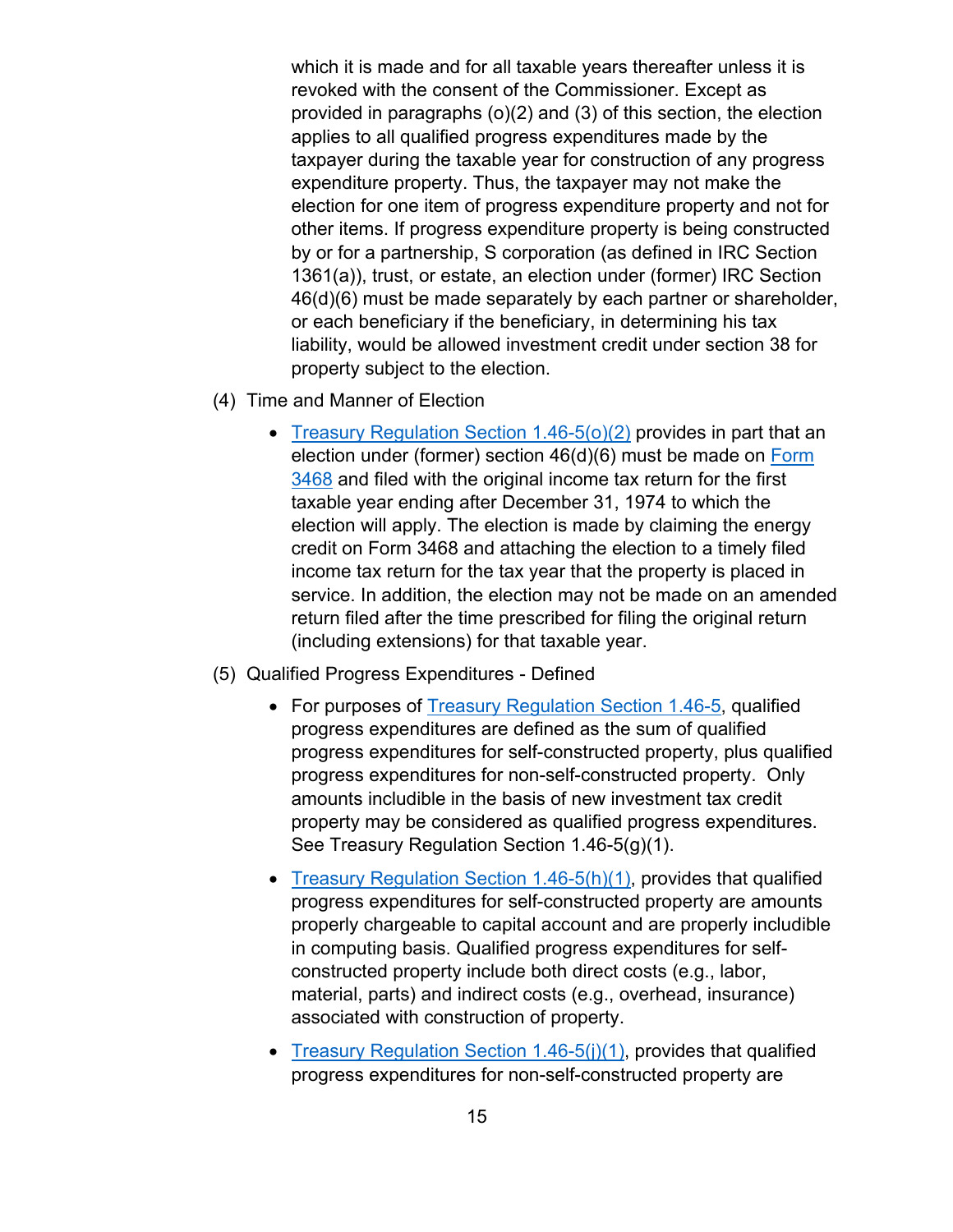amounts actually paid by the taxpayer to another person for construction of the property as progress is made in construction. For example, such expenditures may include payments to the manufacturer of an item of progress expenditure property, payments to a contractor building progress expenditure property, or payments for engineering designs or blueprints that are drawn up during the normal construction period.

- Excess amounts paid for non-self-constructed property can be carried over into the succeeding taxable year. See Treasury Regulation Section 1.46-5(j)(6)(iii).
- The term "construction" includes reconstruction and erection.
- (6) Determination of Percentage of Completion
	- For non-self-constructed property, the proportion of construction costs for a tax year shall be determined by the basis of engineering or architectural estimates or on the basis of cost accounting records. Unless the taxpayer establishes otherwise by clear and convincing evidence, the construction shall be deemed to be completed not more rapidly than ratably over the normal construction period. See Treasury Regulation Section 1.46-  $5(j)(6)(i)$ .
- (7) Application of Economic Performance Rules Under IRC Section 461
	- Qualified progress expenditures for self-constructed property are amounts properly chargeable to capital account in connection with that property. In general, amounts paid or incurred are chargeable to capital account if under the taxpayer's method of accounting they are properly includible in computing basis under Treasury Regulation Section 1.46-3. See Treasury Regulation 1.46-5(h)(1).
- (8) Component Parts
	- Property, which is to be a component part of, or is otherwise to be included in, any progress expenditure property shall not be taken into account until it is properly chargeable to a capital account.
	- Treasury Regulation Section 1.46-5(h)(3)(i) states that expenditures for component parts and materials are included when consumed or physically attached in the construction process or which have been irrevocably allocated to construction of that property are properly chargeable to a capital account. In addition, component parts and materials designed specifically for the self-constructed property may be considered irrevocably allocated to construction of that property at the time of manufacture of the component parts and materials. Component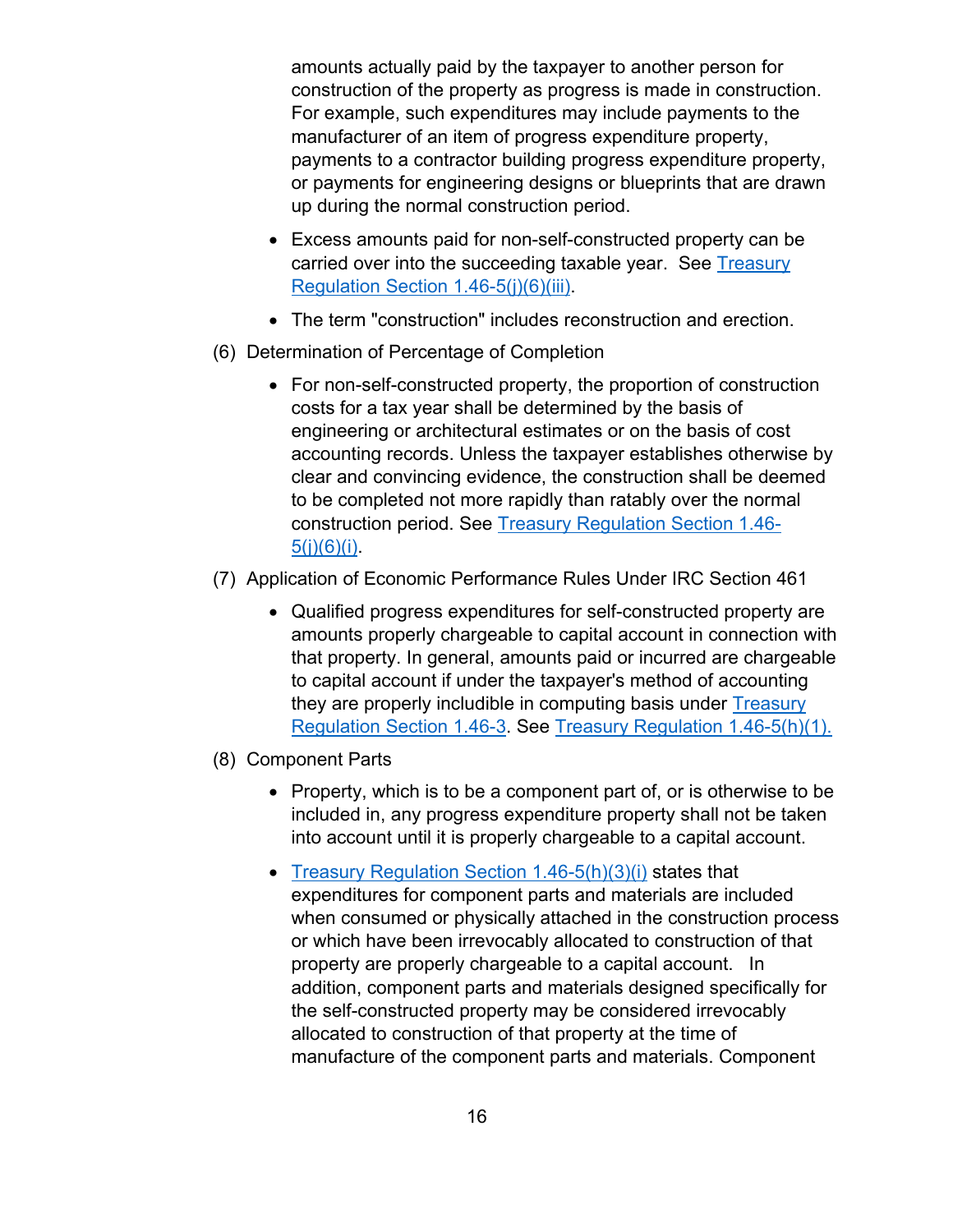parts and materials not designed specifically for the property may be considered irrevocably allocated to construction at the time of delivery to the construction site if they would be economically impractical to remove. For example, pumps delivered to sites of construction of a tundra pipeline may be treated as irrevocably allocated to that pipeline on the date of delivery, even if they would be usable, but for their location on the tundra, in connection with other property. Component parts and materials are not to be considered irrevocably allocated to use in self-constructed property until physical work on construction of that property has begun (as determined under paragraph Treasury Regulation 1.46- 5(e)(1)(ii) of this section). Mere bookkeeping notations are not sufficient evidence that the necessary allocation has been made.

- Treasury Regulation Section 1.46-5(h)(3)(ii), states a taxpayer's procedure for determining when an expenditure is properly chargeable to a capital account for self-constructed property is a method of accounting. Under IRC Section 446(e), the method of accounting, once adopted, may not be changed without consent of the Secretary.
- (9) Certain Borrowings Disregarded
	- Treasury Regulation Section 1.46-5(j)(5), Qualified progress expenditures for non-self-constructed property do not include any amount paid to another person (the "payee") for construction if the amount is paid out of funds borrowed directly or indirectly from the payee. Amounts borrowed directly or indirectly from the payee by any person that is related to the taxpayer (within the meaning of IRC Section 267) or that is a member of the same controlled group of corporations (as defined in IRC Section 1563(a)) will be considered borrowed indirectly from the payee. Similarly, amounts borrowed under any financing arrangement that has the effect of making the payee a surety will be considered amounts borrowed indirectly by the taxpayer from the payee.
- (10) Application of Recapture Rules

Notice 2012-51, Section 9.04 provides that if a taxpayer makes the qualified progress expenditures election pursuant to section 9.03 of the notice, rules similar to the recapture rules in IRC Section  $50(a)(2)(A)$ -(D) apply. In addition to the cessation events listed in IRC Section  $50(a)(2)(A)$ , examples of other events that will cause the project to cease being a qualifying advanced coal project are: (see Notice 2015-14 and Notice 2020-88)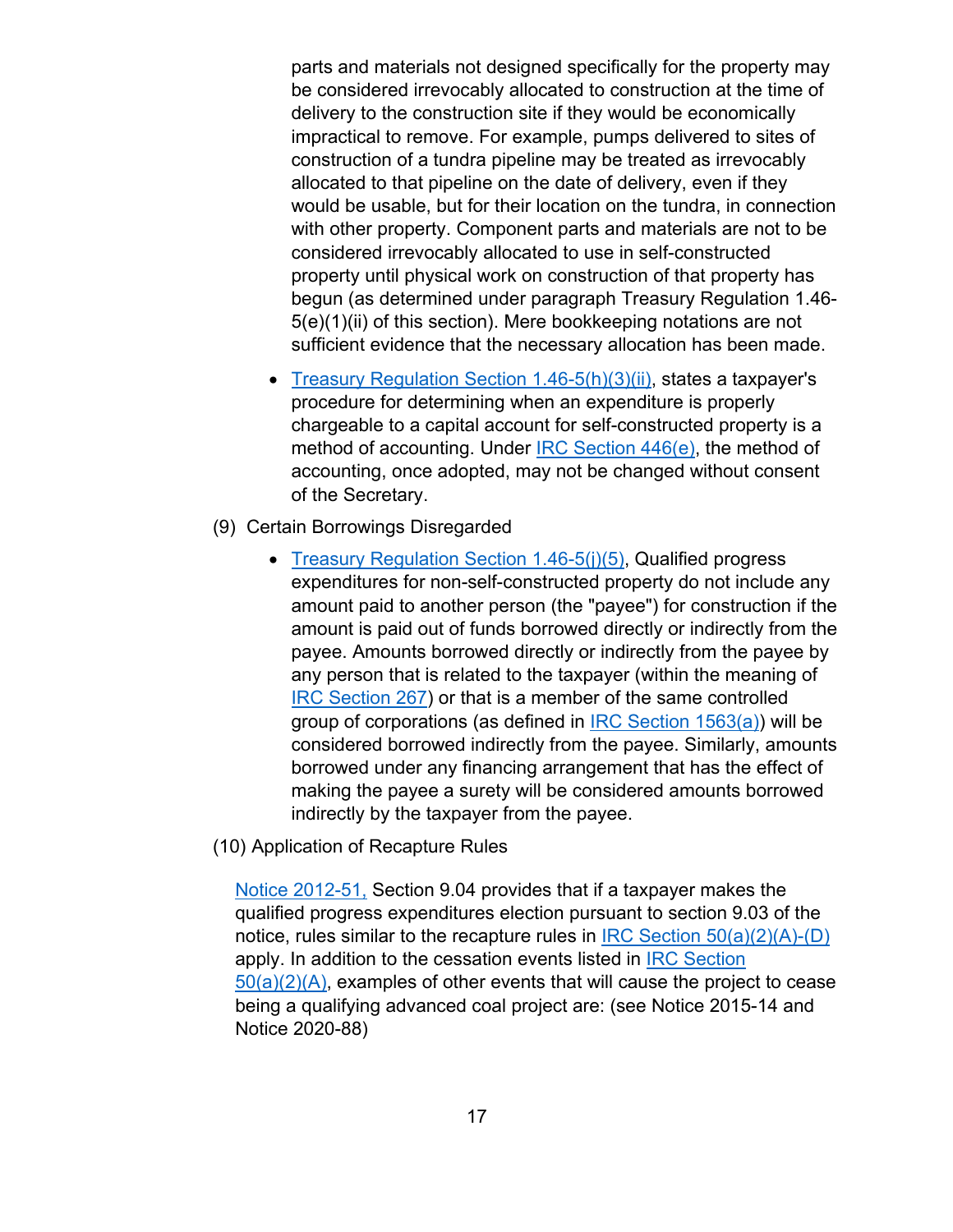- <span id="page-17-0"></span> $\bullet$  (1) Failure to satisfy any of the certification requirements in **IRC** Section 48A(e)(2) within 2 years from the date that the Service accepted the taxpayer's application for IRC Section 48A certification for the project under the notice;
- (2) Failure to receive a certification for the project in accordance with section 6.03 of the notice;
- (3) Failure to place the project in service within 5 years from the date of issuance of the certification under section 6.03 of the notice;
- (4) A significant change to the plans for the project as set forth in the applications for IRC Section 48A and DOE certification if, under section 7.01 of this notice, the Service's acceptance of the project is void as a result of the change; or
- (5) Failure of the project, at any time during the recapture period (as provided in IRC Section  $50(a)$ ), to attain or maintain the separation and sequestration of CO2 emissions required by IRC Section 48A(e)(1)(G).

Notice 2014-81, Section 8.04 provides that if a taxpayer makes the qualified progress expenditures election pursuant to section 8.03 of the notice, rules similar to the recapture rules in IRC Section  $50(a)(2)(A)$ -(D) apply. In addition to the cessation events listed in IRC Section  $50(a)(2)(A)$ , examples of other events that will cause the project to cease being a qualifying gasification project are:

- Failure to place the project in service within 7 years from the date of the acceptance letter under section 4.02 (9) of the notice; or
- A significant change to the plans for the project as set forth in the applications for IRC Section 48B and DOE certification if, under section 6.01 of the notice, the Service's acceptance of the project is void as a result of the change.

# **4. Section 48 Qualified Progress Expenditures Audit Technique Recommendations**

- (1) Review Treasury Regulation Section 1.46-5 for guidance on the definition and determination of qualified progress expenditures.
- (2) If the taxpayer has elected to claim the credit on Qualified Progress Expenditures, request the work papers used to determine the amount qualified progress expenditures claimed for the taxable year. This should include a detailed itemized breakdown of claimed qualified expenditures and whether the expenditures were for self-constructed or non-self-constructed property.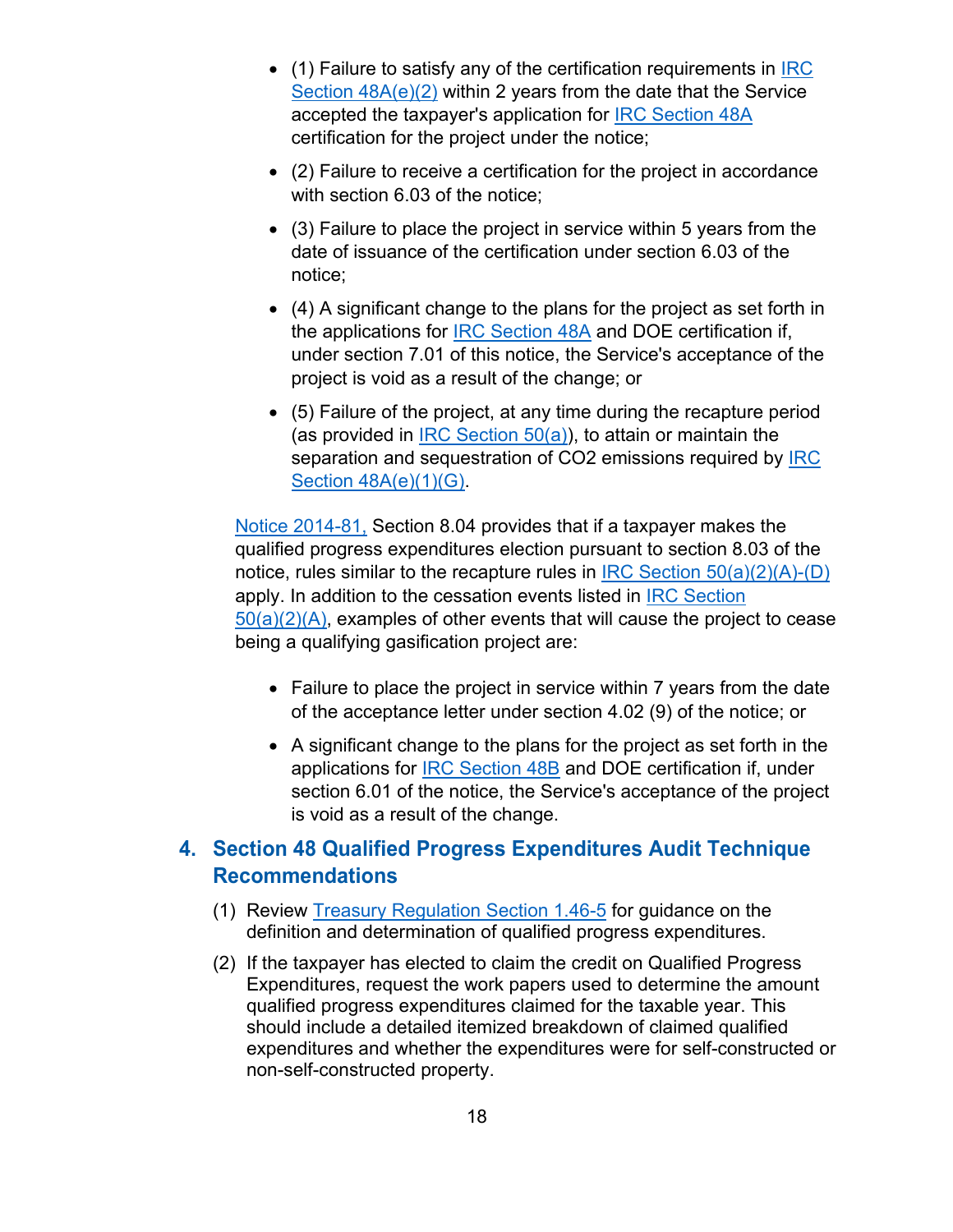- <span id="page-18-0"></span>(3) For IRC Section 48A claims, review Generic Legal Advice Memorandum (GLAM) 2008-004 regarding guidance on the definitions of qualified IRC Section 48A property. Review and compare the taxpayers claimed qualified property expenditures to the guidance provided in GLAM 2008-004.
- (4) Categorize the expenditures between Self-Constructed and Non-Self-Constructed property.
- (5) Determine the total amounts paid for non-self-constructed property. Determine percentage of construction completed for non-selfconstructed property. The qualified progress expenditure is equal to the lesser of the amounts paid or the pro rata (percent complete) portion attributable to construction completed in the taxable year.
	- For example, a taxpayer enters a \$500,000 contract for the construction of qualified IRC Section 48 property. The construction period is 5 years. Construction progress is assumed to occur ratably over the 5 years which is 20% per year. In year one the taxpayer makes a \$200,000 payment to the contractor. Because the \$200,000 is greater than the percentage of completion limitation of \$100,000 (20% of \$500,000), the taxpayer is limited to \$100,000 as a qualified progress expenditure. The excess \$100,000 paid in year 1 is carried over into the year 2 determination of qualified progress expenditures.
	- If the taxpayer incurred \$100,000 costs for self- constructed property in year 1 in addition to the \$500,000 contract for non-selfconstructed property, then the taxpayer's qualified progress expenditure would be \$200,000 in year 1, (\$100,000 paid for selfconstructed property plus \$100,000 attributed to the percentage of completion limitation paid for non-self-constructed property).
- (6) Depending upon the results of your risk analysis, you may want further documentation of claimed qualified property to ensure the economic performance rules under IRC Section 461 have been met.

#### **5. Application of At-Risk and Recapture Rules**

- (1) The at-risk rules in IRC Section 49 and the recapture and other special rules in IRC Section 50 apply to the qualifying advanced coal and gasification project credits.
- (2) IRC Section 49 provides "at-risk" rules applicable to energy credits under IRC Section 48. The at-risk rules generally apply to every business, although application is at the shareholder or partner level for flow-through entities. The general rule is that the credit base of the energy property shall be reduced by the nonqualified nonrecourse financing which is applicable to the property as of the close of the tax year the property is placed in service. There are three primary factors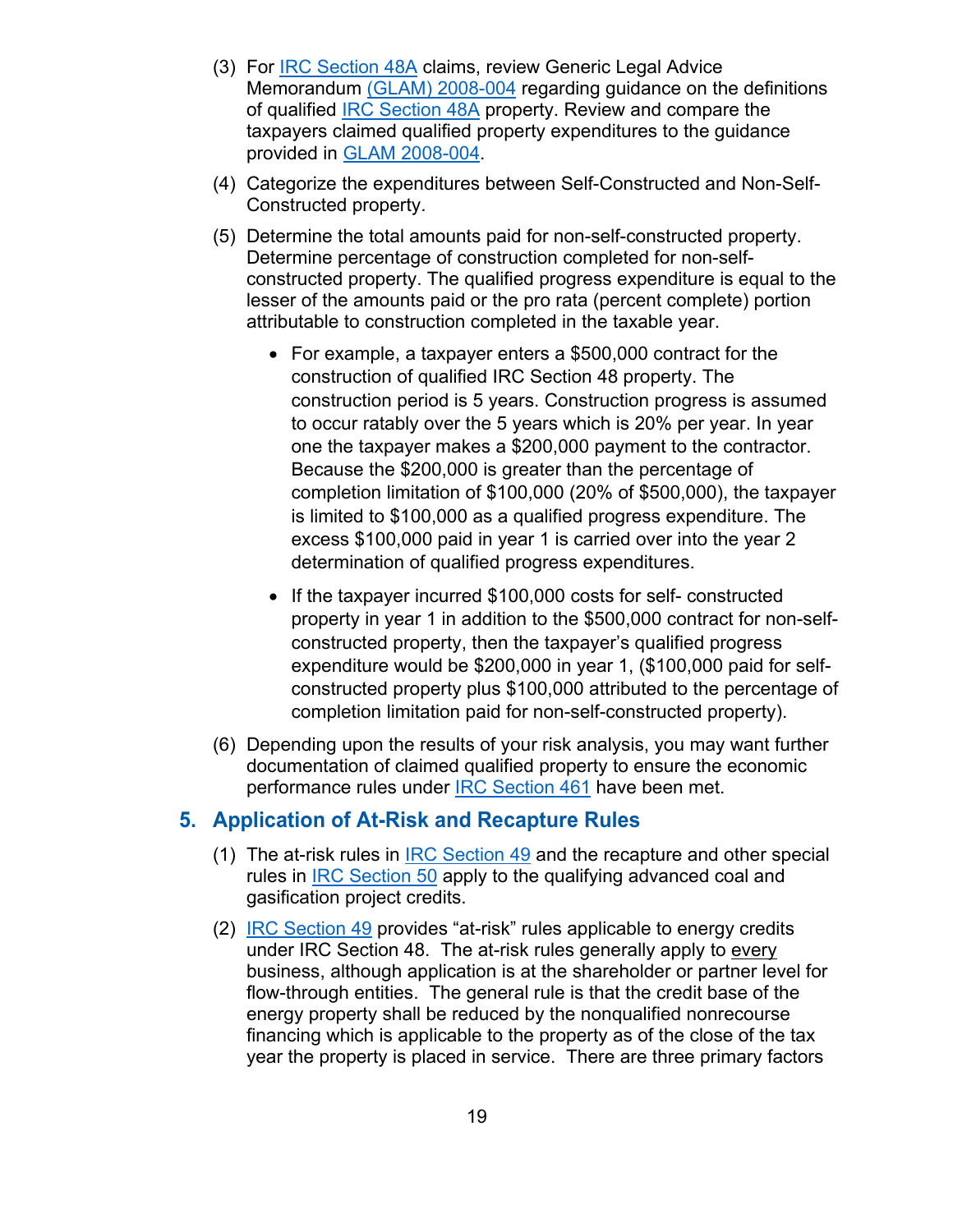to which will determine if the amount at risk for any property is limited by the general rule:

- The property placed in service must be by a taxpayer and a type of property described and subject to the at-risk limitation in Section 465 (see IRC Section 49(a)(1)(B)),
- The property cannot be financed by nonqualified commercial financing (see IRC Section 49(a)(1)(A)), and
- The financing must be nonrecourse debt. See IRC Section 49(a)(1)(D)(iii).
- (3) IRC Section 50 provides for recapture in the case of dispositions, etc.
- (4) If, during any taxable year, investment credit property is disposed of, or otherwise ceases to be investment credit property for the taxpayer, before the end of the recapture period, then the tax shall be increased by the recapture percentage of the credit allowed for the property. See IRC Section  $50(a)(1)(A)$ .
- (5) Successors in Interest

Under Notice 2012-51 and Notice 2014-81, Section 4.02(10), for an IRC Section 48A or 48B agreement, the taxpayer must notify the Service within 90 days of the acquisition of the project by any other person (a successor in interest).

Notice 2012-51, Section 4.02(10), a successor in interest that plans to claim the IRC Section 48A credit allocated to the project must request permission to execute a new closing agreement with the Service. If the request is granted, the new closing agreement must be executed no later than the due date (including extensions) of the successor in interest's Federal income tax return for the taxable year in which the transfer occurs. If the successor in interest does not execute a new closing agreement, the following rules apply: (see Notice 2015-14 and Notice 2020-88)

- In the case of an interest acquired at or before the time the qualifying advanced coal project is placed in service, any credit allocated to the project will be fully forfeited (and rules similar to the recapture rules of IRC Section  $50(a)$  apply with respect to qualified progress expenditures); and
- In the case of an interest acquired after the qualifying advanced coal project is placed in service, the project ceases to be investment credit property and the recapture rules of IRC Section 50(a) (and similar rules with respect to qualified progress expenditures) apply.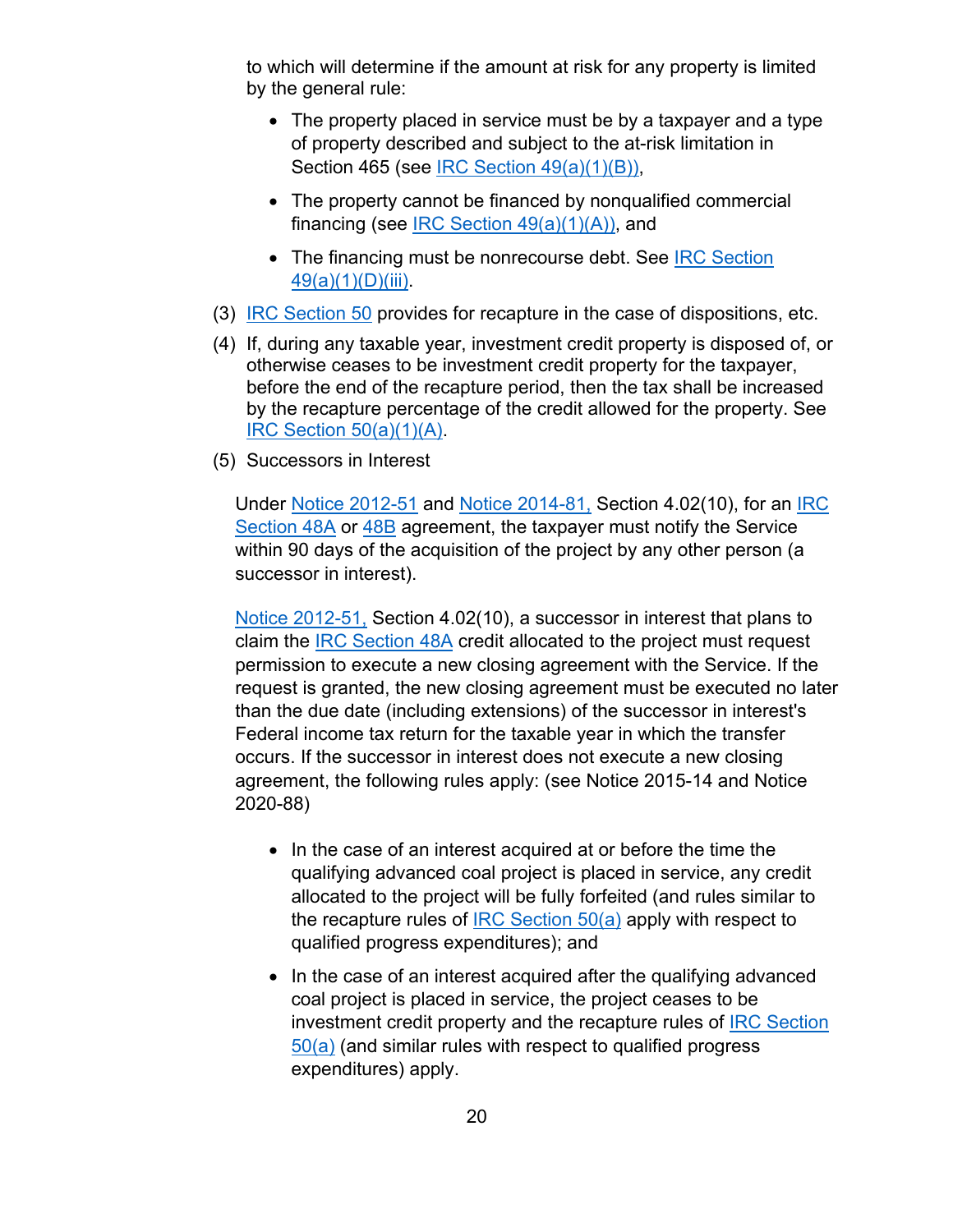<span id="page-20-0"></span>Under Notice 2014-81, Section 4.02(11), a successor in interest that plans to claim the IRC Section 48B credit allocated to the project must request permission to execute a new agreement with the Service. If the request is granted, the new agreement must be executed no later than the due date (including extensions) of the successor in interest's Federal income tax return for the taxable year in which the transfer occurs. If the successor in interest does not execute a new agreement, the following rules apply:

- In the case of an interest acquired at or before the time the qualifying gasification project is placed in service, any credit allocated to the project will be fully forfeited (and rules similar to the recapture rules of IRC Section 50(a) apply with respect to qualified progress expenditures); and
- In the case of an interest acquired after the qualifying gasification project is placed in service, the project ceases to be investment credit property and the recapture rules of IRC Section  $50(a)$  (and similar rules with respect to qualified progress expenditures) apply.

## **6. At-Risk and Recapture Rules Audit Techniques Recommendations**

- (1) Determine if any of the recapture rules or events under IRC Section  $50$ apply.
- (2) Notify the Energy and Investment Tax Credits Practice Network (ECR PN) of any IRC Section 48A or IRC Section 48B recapture or forfeiture amounts. All recaptured credits are to be returned to the Treasury for future allocations. The ECR PN can be contacted at the "Contact an Expert Site".

#### **B. Examination Techniques:**

#### **1. Section 48A and 48B Risk Analysis**

(1) Risk assessment is an essential component of an effective issue management strategy. It should engage managers, examiners, and taxpayers at the earliest stage of the examination to determine the appropriate scope and duration of the examination. It should be used for all LB&I tax returns, Campaigns, Coordinated Industry Cases (CIC) and Industry Cases (IC), although the detail and depth of the process will vary according to the complexity of the tax return. Refer to **IRM** 4.46.3.

#### **2. Application Files Available**

(1) All taxpayer credit allocation application files are maintained by the Energy and Investment Tax Credit Practice Network (ECR PN). These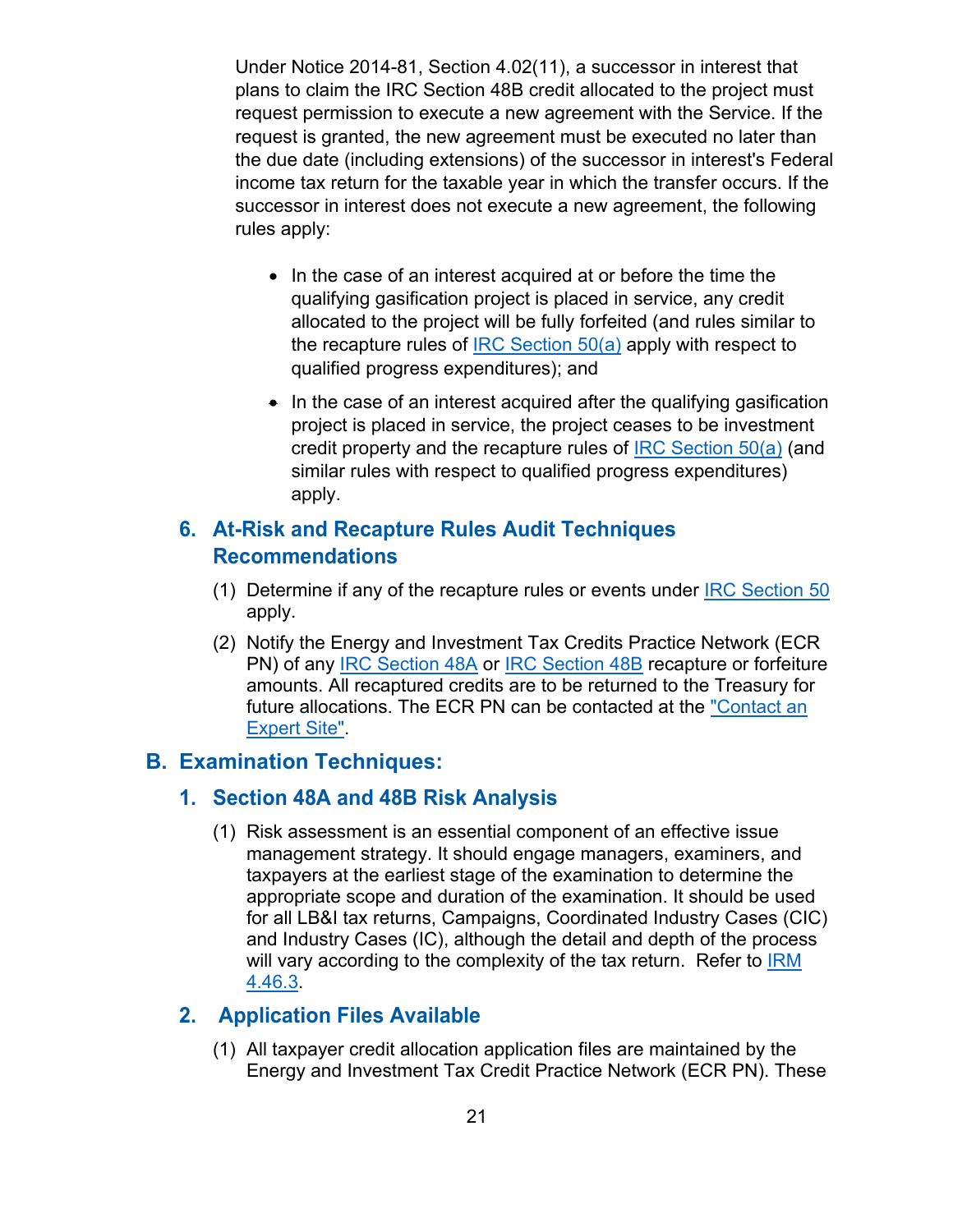files are extensive and can assist in risk assessment, issue examination and development. Revenue Agents can obtain copies of taxpayer applications from the ECR PN by contacting them at the "Contact an Expert Site".

#### <span id="page-21-0"></span>**3. Section 48A Risk Analysis**

- (1) The IRC Section 48A credit is equal to 30% of the qualified investment for both integrated gasification combined cycle projects, (IGCC) and for projects which use other advanced coal-based generation technologies. These investment credit rates apply to the Phase III allocation periods covered in Notice 2015-143.
- (2) Taxpayers claiming the **IRC** Section  $48A$  credit must have the following:
	- An executed closing agreement or MOU<sup>2</sup> with the IRS stating the specifics of credit award
	- A certification letter from the IRS stating the taxpayer has met the provisions of IRC Section 48A.
- (3) Claims for the **IRC** Section 48A credit by taxpayers without these documents should be considered high risk and the issue should be included in the examination audit plan. Only credit allocation award winners are entitled to claim the **IRC Section 48A** and 48B credit.
- (4) For taxpayers with proper documentation establishing the credit award, risk analysis considerations should include the following:
	- a. Determine the total amount of credit awarded (see closing agreement or MOU2).
	- b. Determine the amount of credit claimed in the current periods and consider materiality.
	- c. Determine if any portion of the project was subsidized by financing provided under a Federal, State, or local program, a principal purpose of which is to provide subsidized financing for projects designed to conserve or produce energy. Subsidized financing reduces the basis of property that can be claimed for the credit. IRC Section 48A(b)(2) and 48B(b)(2).
	- d. Estimate/determine the total qualified property basis claimed by the taxpayer.

<sup>&</sup>lt;sup>3</sup> Table information for IRC Section 48A program phases and allocation rounds based on IRS Notices 2006-24, 2007-52, 2008-26, 2008-96, 2009-24, 2011-24, 2012-51, 2013-02, 2013-43, 2015-14, and 2020- 88 and IRS Announcements 2010-56, 2011-62, 2013-02, 2013-43 and 2016-33. Table information for IRC Section 48B program phases and allocation rounds based on IRS Notices 2006-25, 2007-53, 2008- 97, 2009-23, 2011-24, and 2014-81 and IRS Announcements 2010-56, 2016-34, and 2017-06.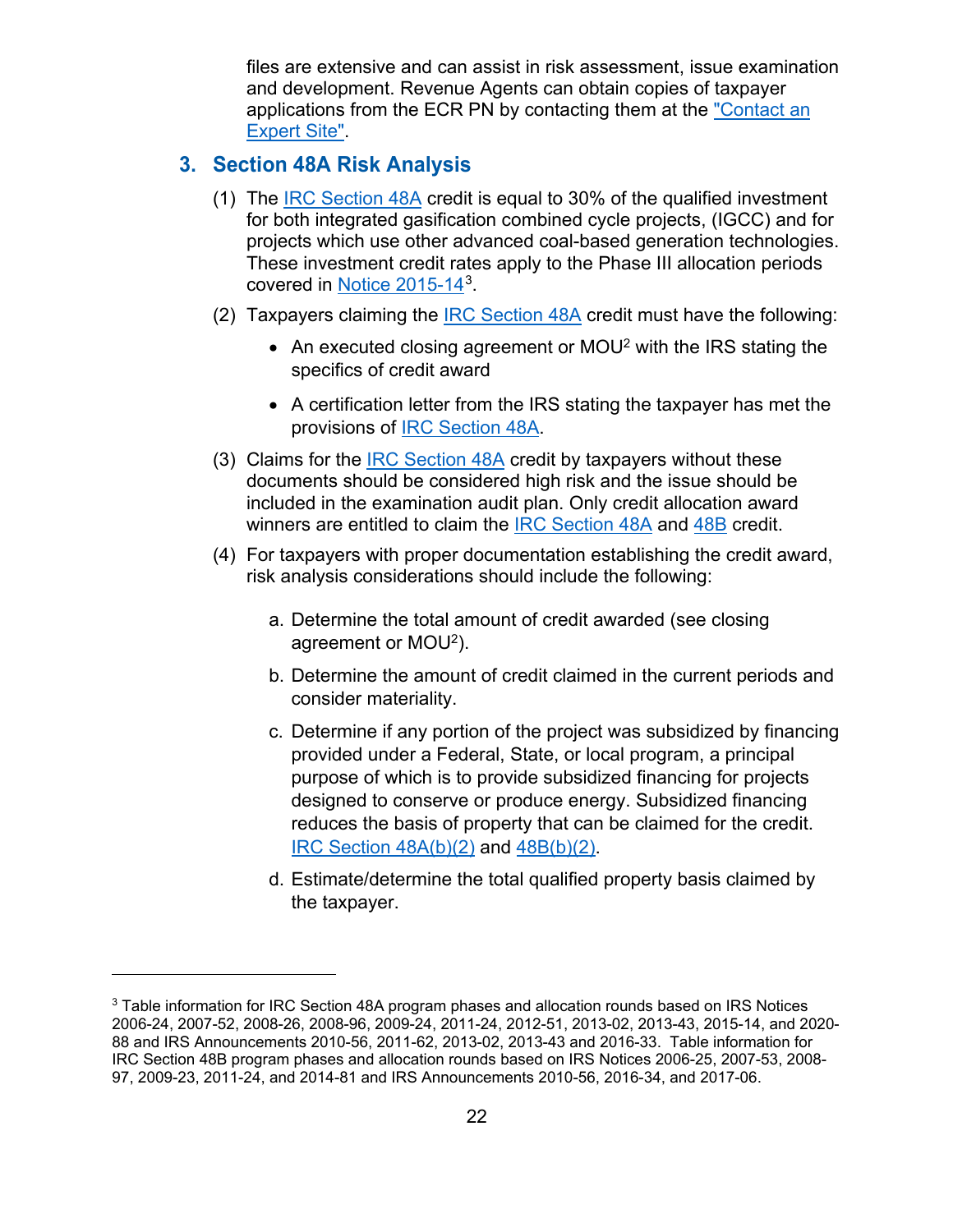- e. Has the taxpayer placed the property in service? Consider issues and impact of placed in service rules under Treasury Regulation Section 1.46-3(d) and Treasury Regulation Section 1.167(a)-11. If the project placed in service is an Other Advanced Coal-Based Technology, consider the impact of the performance requirements of IRC Section 48A(f)(1)(B).
- f. Has the taxpayer claimed Qualified Progress Expenditures? (i.e., claimed the credit prior to placing the qualified property in service). Consider the issues and impact of the economic performance rules under IRC Section 461 and Qualified Progress Expenditure rules under Treasury Regulation Section 1.46-5.
- g. Consider the recapture provisions of IRC Section 50(a) for any early disposition of qualified investment property, i.e., a disposition or cessation within five years of the placed in-service date.
- h. Consider how much excess qualified investment property is available to the taxpayer, (i.e., qualified property basis in excess of basis necessary to support the awarded credit amount). Large amounts of excess qualified property basis will tend to mitigate issue risk.
- For example, a taxpayer is awarded an IRC Section 48A credit allocation of \$100 million for a qualified IGCC project. Total qualified property basis necessary to support this credit allocation is  $$500$  million,  $(20\% \times $500 = $100$  million). Pre-examination research and discussions with the taxpayer indicate that the entire project will have \$1 billion in total qualified investment property. In this instance, the excess qualified investment property basis is \$500 million. Consider that an audit adjustment re-classifying claimed qualified investment property to non- qualified property of at least \$500 million would be required to impact the allocated \$100 million credit.
- On the contrary, consider for example, a taxpayer with a \$20 million credit allocation award for a \$100 million IGCC project. Taxpayer claims 100% of the \$100 million project is qualified investment property. The amount of excess qualified investment property is zero. Any reclassification of claimed qualified property to nonqualified investment property will impact the allocated \$20 million credit.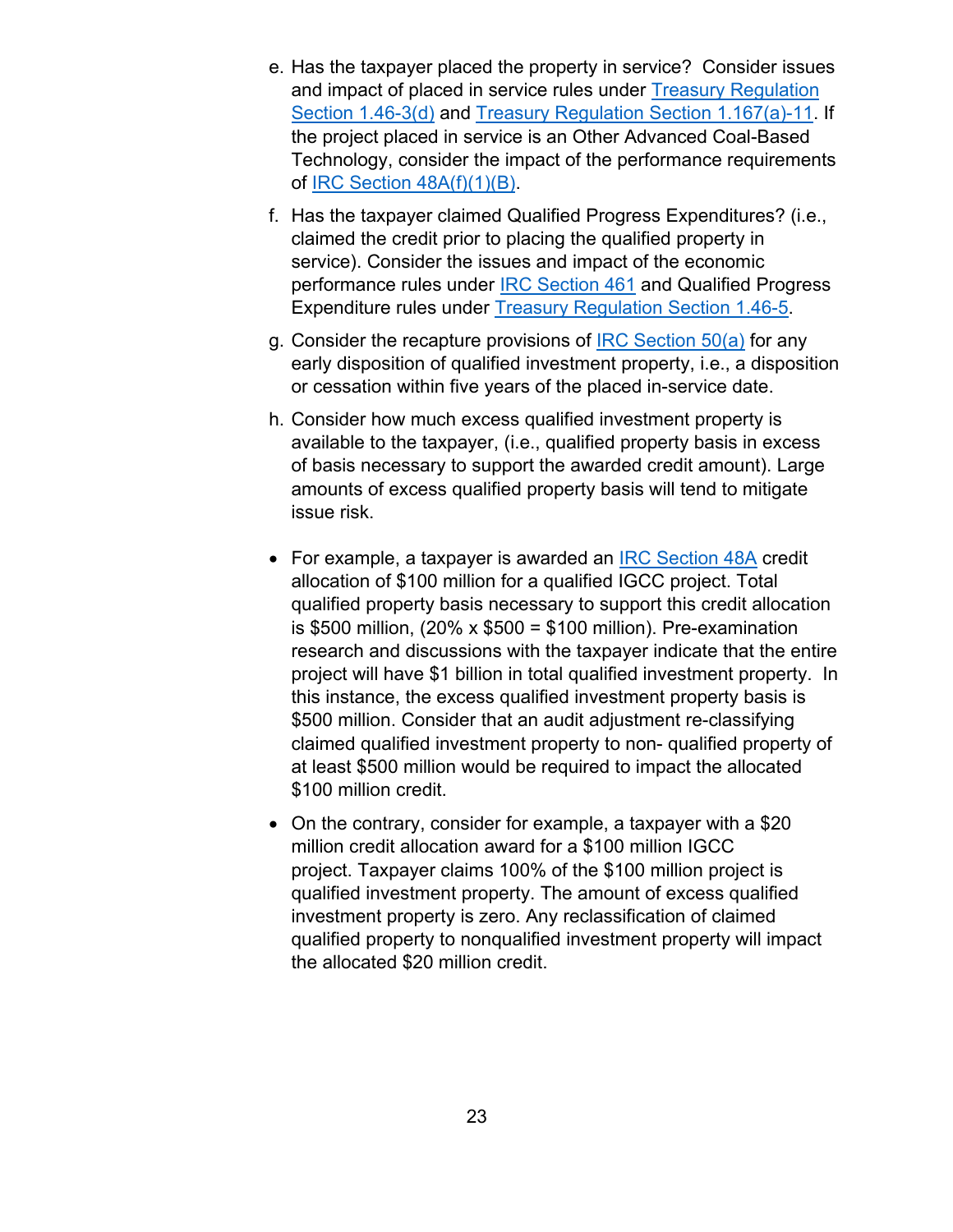#### <span id="page-23-0"></span>**4. Section 48B Risk Analysis**

- (1) The IRC Section 48B credit is equal to 20% of the qualified investment for a qualifying gasification project. This investment credit rates apply to the Phase III allocation periods covered through <u>Notice 2014-81</u>.<sup>4</sup>
- (2) Taxpayers claiming the IRC Section 48B credit **must** have the following:
	- An executed closing agreement or a memorandum of understanding with the IRS stating the specifics of credit award
- (3) Claims for the IRC Section 48B credit by taxpayers without this document should be considered high risk and the issue should be included in the examination audit plan. Only credit allocation award winners are entitled to claim the IRC Section 48A and 48B credits.
- (4) For taxpayers with proper documentation establishing the credit award, risk analysis considerations should include items a. through g. as listed in Section II, B, 3, (4) for the **IRC Section 48A Credit Risk Analysis and** a similar item h. consideration using qualified investment in the gasification property to determine any excess qualified property basis.

#### **5. Audit Technique Recommendations for both IRC Sections 48A and 48B**

- (1) Obtain and review Form 3468.
- (2) Ensure the basis claimed for the qualified project is reported on the correct line using the correct investment credit percentage.
- (3) Determine if the project has met the placed in-service date requirements. See the discussion (below) on IRC Section 48A and 48B Placed in Service Guidance, noting that IRC Section 48B facilities will not have the added requirement of "synchronization to the grid" to be placed in service.
- (4) Determine if the taxpayer has elected to claim the credit on Qualified Progress Expenditures (QPEs). If so, request a copy of the project acceptance letter and see Section II A. 2. of this ATG relating to Qualified Progress Expenditures.
- (5) Request a detailed itemized break down of the claimed qualified basis.

<sup>4</sup> IRC Section 48A program phases and allocation rounds based on IRS Notices 2006-24, 2007-52, 2008-96, 2009-24, 2011-24, 2012-51, 2013-02, 2013-43, 2015-14, and 2020-88 and IRS Announcements 2010-56, 2011-62, 2013-02, 2013-43 and 2016-33. Table information for IRC Section 48B program phases and allocation rounds based on IRS Notices 2006-25, 2007-53, 2008-97, 2009-23, 2011-24, and 2014-81 and IRS Announcements 2010-56, 2016-34, and 2017-06.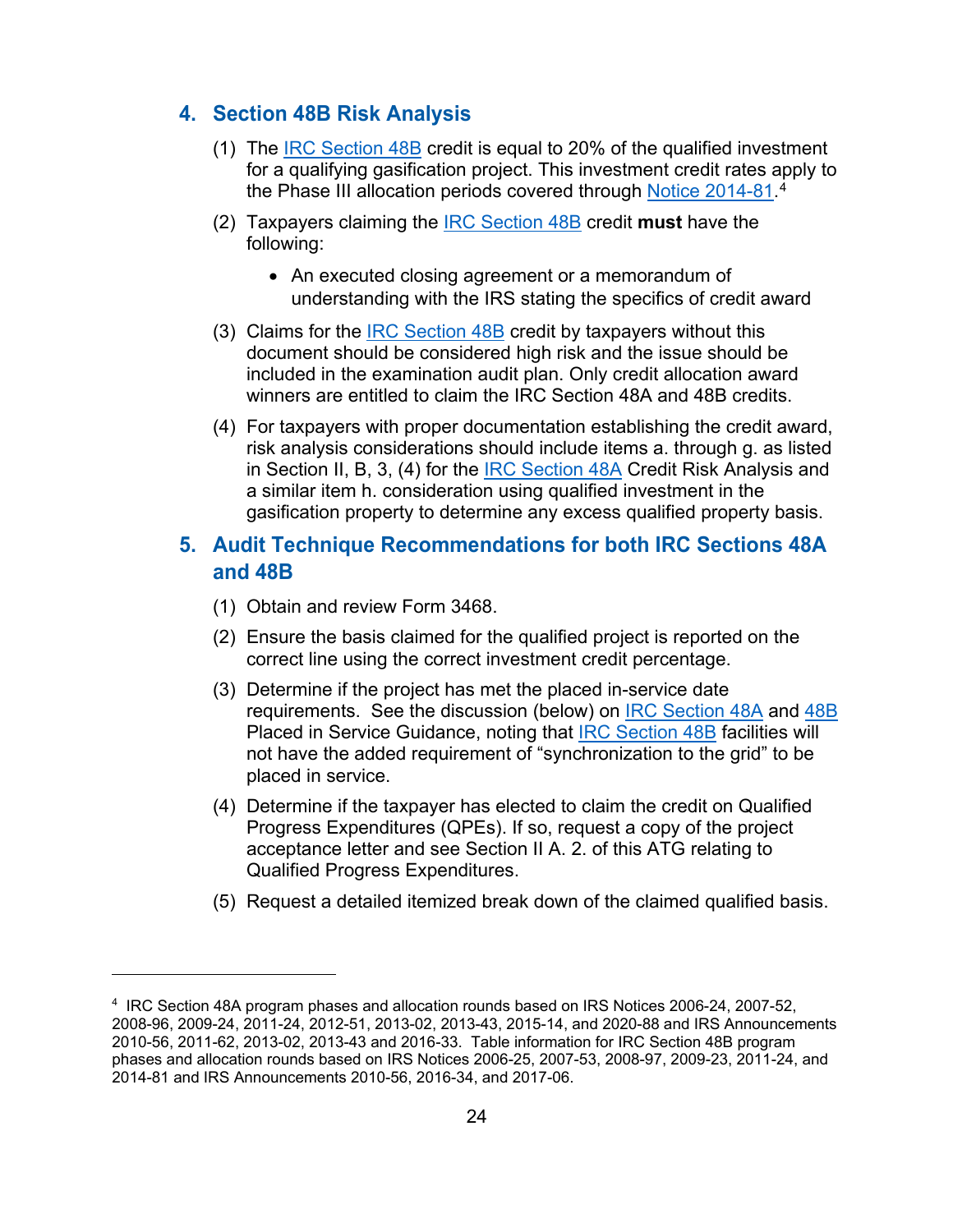- <span id="page-24-0"></span>(6) Determine if there is excess basis, this could be due to ineligible property, ineligible services or excessive payments included. For IRC Section 48A claims, review Generic Legal Advice Memorandum (GLAM) GLAM 2008-004 regarding guidance on the definitions of qualified IRC Section 48A property. Review and compare the taxpayers claimed qualified property expenditures to the guidance provided in GLAM 2008-004.
- (7) For Other Advanced Coal Based Generation Technology (non IGCC) IRC Section 48A facilities that are already placed in service, you may want to request the taxpayer's current Design Net Heat Rate computations to ensure the facility has a net heat rate of 8530 BTU/kWh (40% efficiency). See IRC Section 48A(f)(1)(A)(ii) and  $(f)(2)$ . (Note that these computations are dependent upon the input coal BTU value use to fuel the facility.) Consider requesting an Engineer to verify these computations.
- (8) For Other Advanced Coal Based Generation Technology (non IGCC) IRC Section 48A facilities that are already placed in service, you may want to request the taxpayer's documentation substantiating that the performance requirements of IRC Section  $48A(f)(1)(B)$  have been met and ensure the measurement criteria used for determining the performance standards are in accordance with current industry practices. Note that many facilities have continuous emission monitoring systems (CEMS) installed to collect emission data for environmental reporting purposes. Consider requesting an Engineer to verify this data.
- (9) Determine if any of the recapture rules or events under in IRC Section  $50(a)(2)(A)$ -(D) apply.

#### **C. Additional Information:**

#### **1. UIL and SAIN codes for IRC Sections 48A and 48B**

- (1) The following UIL and SAIN codes are to be used for IRC Sections 48A and 48B:
	- UIL Code: 48A-00-00, SAIN Code: 604-06
	- UIL Code: 48B-00-00, SAIN Code: 604-06

#### **2. IRC Section 48A and 48B Placed in Service Guidance**

(1) The section 48A credit is the relevant percentage of the "qualified investment" for the taxable year. IRC Section 48A(a). The qualified investment for any taxable year is the basis of eligible property placed in service during that year. IRC Section 48A(b). Similar definitions apply to the section 48B credit. IRC Section 48B(a) and IRC Section 48B(b). In general, property is placed in service in the taxable year the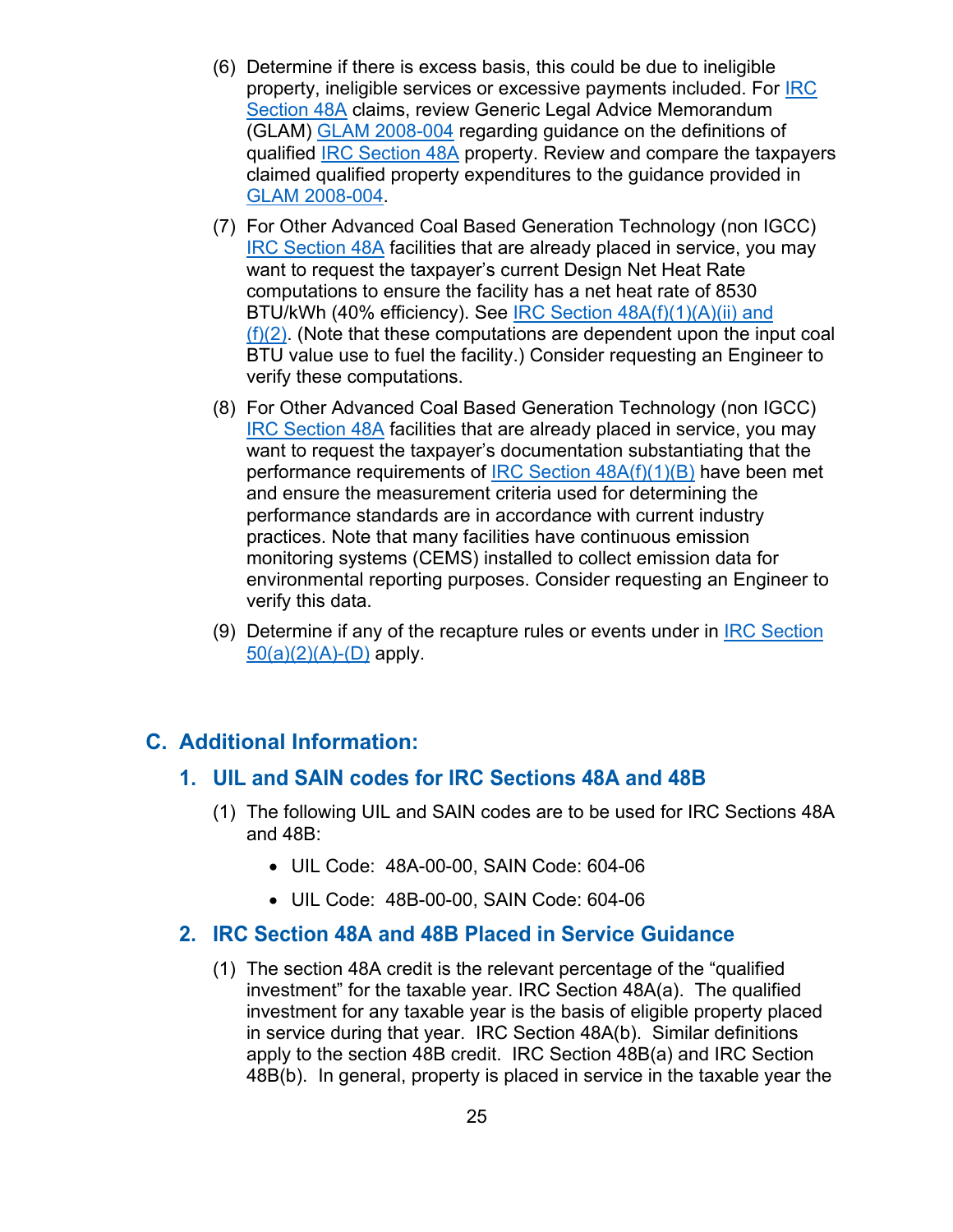property is placed in a condition or state of readiness and availability for a specifically designed function. See Treasury Regulation Sections  $1.46-3(d)(1)(ii)$  and  $1.167(a)-11(e)(1)(i)$ . Placed in service has the same meaning for IRC Sections 48A and 48B as it does for purposes of the investment tax credit under IRC Section 46 and depreciation under IRC Section 167. Treasury Regulation Section 1.46-3(d)(2) provides examples of when property is in a condition of readiness and availability. One example relates to equipment acquired for a specifically assigned function and is operational but undergoing tests to eliminate defects. See Revenue Ruling 79-40, 1979-1 C.B. 13 (machinery and equipment were placed in service in the year critical tests with appropriate materials and operational tests were completed).

- (2) It is axiomatic that property cannot be "placed in service" in a trade or business until the underlying trade or business begins. Wall v. Commissioner, T.C. Memo. 1992-321 (no depreciation and no energy credit allowable in a year in which no active trade or business is undertaken). See Piggly Wiggly Southern, Inc. v. Commissioner, 84 T.C. 739, 748 (1985), nonacq. on another issue, 1988-2 C.B. 1, aff'd on another issue, 803 F.2d 1572 (11th Cir. 1986) (assets may be "placed in service" even though not yet in actual use if in a state of readiness and available for a specifically assigned function in an established trade or business).
- (3) The following factors are applicable to electric generating power plants in determining placed in service:
	- Approval of required licenses and permits
	- Passage of control of the facility to taxpayer
	- Completion of critical tests
	- Commencement of daily or regular operation and
	- Synchronization to the grid
- (4) See, generally, Rev. Rul. 76-256, 1976-2 C.B. 46; Rev. Rul. 76-428, 1976-2 C.B. 47. In Rev. Rul. 84-85, 1984-1 C.B. 10, the Service found that reaching the design capacity was not a prerequisite to a determination that a facility was placed in service. The Service looked to daily operation of the facility to determine the placed in service date.
- (5) If the facility is composed of several component parts that are functionally interdependent, the component parts will be treated as one unit of property and they will not be treated as placed in service until the date that the last component is installed, and the facility becomes operational. See, e.g., Valley Natural Fuels, supra; Armstrong World Industries, Inc. v. Commissioner, 974 F.2d 422 (3rd Cir. 1992). Components of real property produced by, or for, the taxpayer, for use by the taxpayer or a related person are functionally interdependent if the placing in service of one component is dependent on the placing in